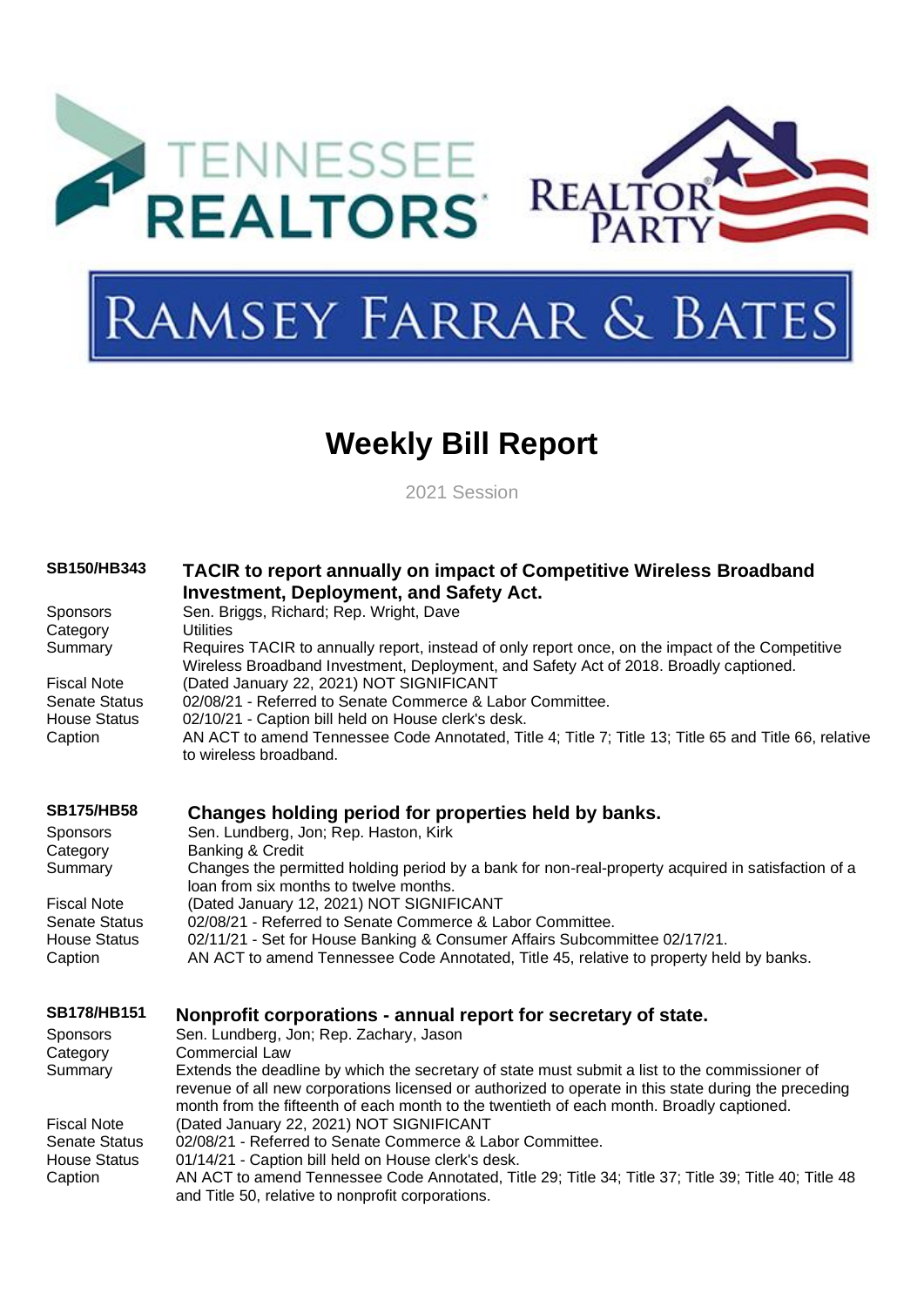| <b>SB510/HB423</b>   | Certain information from property alert service or program deemed<br>confidential.                                                                                                                                                                                                                                                                                                                                                                                                                                                                                                           |
|----------------------|----------------------------------------------------------------------------------------------------------------------------------------------------------------------------------------------------------------------------------------------------------------------------------------------------------------------------------------------------------------------------------------------------------------------------------------------------------------------------------------------------------------------------------------------------------------------------------------------|
| <b>Sponsors</b>      | Sen. Lundberg, Jon; Rep. Crawford, John                                                                                                                                                                                                                                                                                                                                                                                                                                                                                                                                                      |
| Category             | Media & Publishing                                                                                                                                                                                                                                                                                                                                                                                                                                                                                                                                                                           |
| Summary              | Specifies that personal identifying information, including name, address, phone number, email<br>address, and social security number, provided by an individual as part of the individual's participation<br>in a government-sponsored property alert service or program is not a public record and is not open for<br>public inspection. Specifies that "property alert service or program" means an online service that<br>electronically alerts a participant when a document is filed and indexed in the register of deed's office<br>that references the participant's name or address. |
| <b>Fiscal Note</b>   | (Dated January 27, 2021) NOT SIGNIFICANT                                                                                                                                                                                                                                                                                                                                                                                                                                                                                                                                                     |
| <b>Senate Status</b> | 02/08/21 - Filed for Introduction                                                                                                                                                                                                                                                                                                                                                                                                                                                                                                                                                            |
| House Status         | 02/10/21 - Withdrawn in House.                                                                                                                                                                                                                                                                                                                                                                                                                                                                                                                                                               |
| Caption              | AN ACT to amend Tennessee Code Annotated, Title 10, Chapter 7, Part 5, relative to certain records<br>retained by registers of deeds.                                                                                                                                                                                                                                                                                                                                                                                                                                                        |
| <b>SB515/HB411</b>   | Campaign signs or posters on private property.                                                                                                                                                                                                                                                                                                                                                                                                                                                                                                                                               |
| <b>Sponsors</b>      | Sen. Briggs, Richard; Rep. Jernigan, Darren                                                                                                                                                                                                                                                                                                                                                                                                                                                                                                                                                  |
| Category             | Campaigns & Lobbying                                                                                                                                                                                                                                                                                                                                                                                                                                                                                                                                                                         |
| Summary              | Expands the period of time before an election during which state or local government is prohibited<br>from requising certain political or campaign signs or posters on private property from "60 days before                                                                                                                                                                                                                                                                                                                                                                                 |

from regulating certain political or campaign signs or posters on private property from "60 days before a general election" to "60 days before the first day of voting begins pursuant to the provisions governing early voting for a general election." Broadly captioned. Fiscal Note (Dated January 26, 2021) NOT SIGNIFICANT Senate Status 02/11/21 - Referred to Senate State & Local Government Committee.<br>House Status 02/10/21 - Referred to House Elections & Campaign Finance Subcom House Status 02/10/21 - Referred to House Elections & Campaign Finance Subcommittee.<br>Caption 6. AN ACT to amend Tennessee Code Annotated, Section 2-7-143, relative to AN ACT to amend Tennessee Code Annotated, Section 2- 7-143, relative to elections.

| <b>SB1263/HB633</b> | Certification of electronic documents.                                                            |
|---------------------|---------------------------------------------------------------------------------------------------|
| Sponsors            | Sen. Reeves, Shane; Rep. Wright, Dave                                                             |
| Category            | Property & Housing                                                                                |
| Senate Status       | 02/11/21 - Filed for Introduction                                                                 |
| House Status        | 02/10/21 - Introduced in the House                                                                |
| Caption             | AN ACT to amend Tennessee Code Annotated, Title 66, Chapter 24, Part 1, relative to certification |
|                     | of electronic documents.                                                                          |

# **[SB1268/HB386](https://tls.mleesmith.com/2021-2022/pdf/SB1268.pdf) [Administration of construction service provider registration.](https://tls.mleesmith.com/2021-2022/pdf/SB1268.pdf)**

| <b>Sponsors</b>      | Sen. Reeves, Shane; Rep. Russell, Lowell                                                                                                      |
|----------------------|-----------------------------------------------------------------------------------------------------------------------------------------------|
| Category             | <b>Workers Compensation</b>                                                                                                                   |
| Summary              | Transfers administration of construction service provider registration from the secretary of state to<br>the bureau of workers' compensation. |
| <b>Fiscal Note</b>   | (Dated February 11, 2021) NOT SIGNIFICANT                                                                                                     |
| <b>Senate Status</b> | 02/11/21 - Filed for Introduction                                                                                                             |
| <b>House Status</b>  | 02/11/21 - Set for House Banking & Consumer Affairs Subcommittee 02/17/21.                                                                    |
| Caption              | AN ACT to amend Tennessee Code Annotated, Title 50, Chapter 6, Part 4 and Title 50, Chapter 6,                                                |
|                      | Part 9, relative to construction services providers.                                                                                          |

|  | SB1348/HB458 Adoption of an essential workers' bill of rights during a state of emergency. |  |  |
|--|--------------------------------------------------------------------------------------------|--|--|
|--|--------------------------------------------------------------------------------------------|--|--|

| <b>Sponsors</b> | Sen. Gardenhire, Todd; Rep. Thompson, Dwayne                                                                                                                                                                                                                                                                                                                                                                                                                                                                                                                                                                          |
|-----------------|-----------------------------------------------------------------------------------------------------------------------------------------------------------------------------------------------------------------------------------------------------------------------------------------------------------------------------------------------------------------------------------------------------------------------------------------------------------------------------------------------------------------------------------------------------------------------------------------------------------------------|
| Category        | Labor Law                                                                                                                                                                                                                                                                                                                                                                                                                                                                                                                                                                                                             |
| Summary         | Requires certain employers to adopt and implement an essential workers' bill of rights during a state<br>of emergency or disaster, declared by the governor. The bill of rights requires an employer to provide<br>the essential workers with adequate personal protective equipment and products at no cost to the<br>workers. Also requires the employer to inform the employer's essential workers when an essential<br>worker has contracted a disease related to the state of emergency and of the essential workers'<br>potential exposure to the disease. Specifies other requirements for the bill of rights. |
| Senate Status   | 02/11/21 - Filed for Introduction                                                                                                                                                                                                                                                                                                                                                                                                                                                                                                                                                                                     |
| House Status    | 02/08/21 - Introduced in the House                                                                                                                                                                                                                                                                                                                                                                                                                                                                                                                                                                                    |
| Caption         | AN ACT to amend Tennessee Code Annotated, Title 4; Title 7; Title 8; Title 49; Title 50; Title 62; Title<br>63 and Title 68, relative to essential workers.                                                                                                                                                                                                                                                                                                                                                                                                                                                           |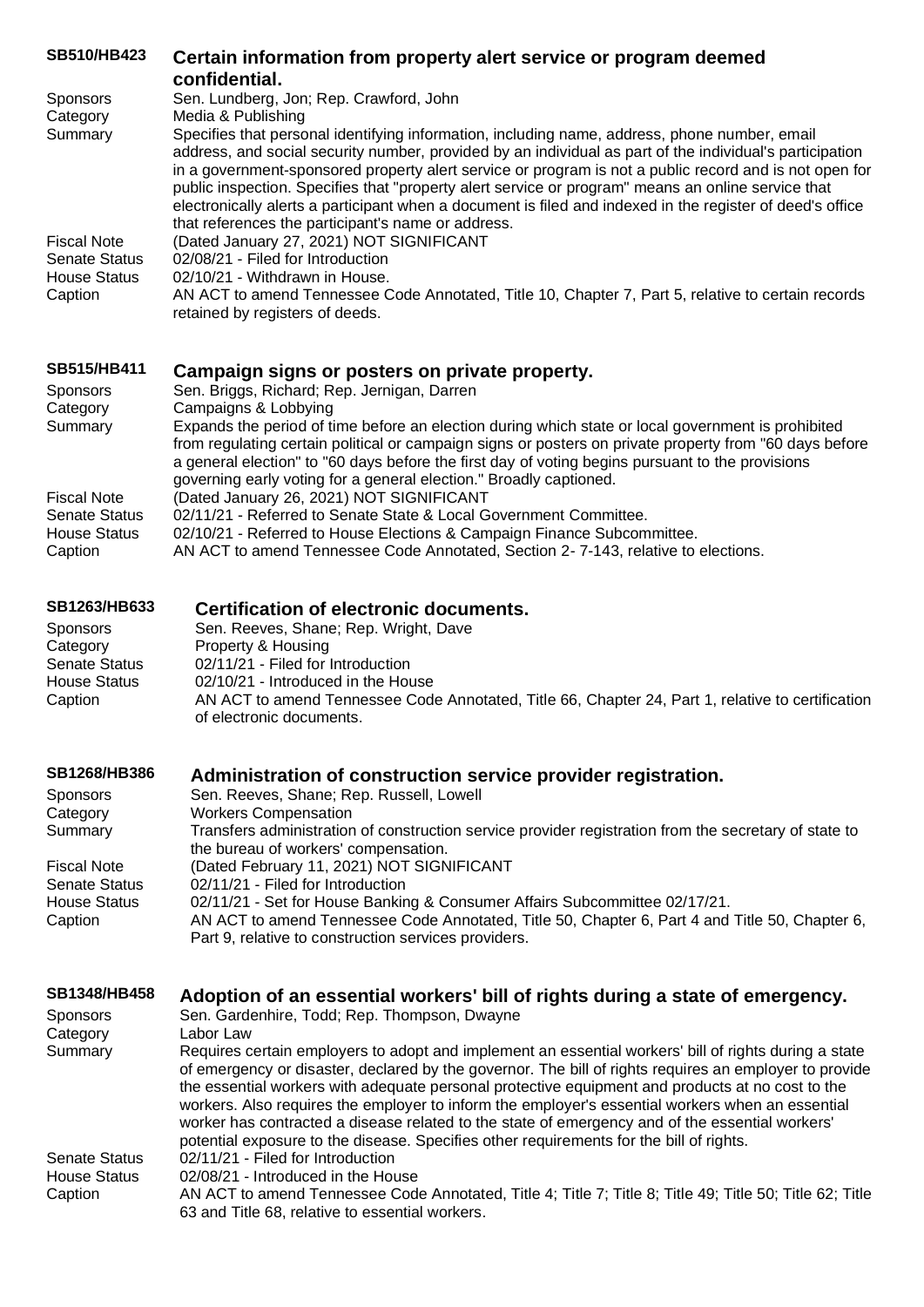| SB1532/HB854                                | Classification of land as agricultural, forest, or open space land.                                                                                                          |
|---------------------------------------------|------------------------------------------------------------------------------------------------------------------------------------------------------------------------------|
| <b>Sponsors</b>                             | Sen. Roberts, Kerry; Rep. Helton, Esther                                                                                                                                     |
| Category                                    | <b>Taxes Property</b>                                                                                                                                                        |
| <b>Senate Status</b>                        | 02/11/21 - Filed for Introduction                                                                                                                                            |
| <b>House Status</b>                         | 02/10/21 - Introduced in the House                                                                                                                                           |
| Caption                                     | AN ACT to amend Tennessee Code Annotated, Title 67, relative to property taxes.                                                                                              |
| <b>SB1564/HB747</b>                         | Broadband ready community's ordinance or policy for reviewing                                                                                                                |
|                                             | applications.                                                                                                                                                                |
| Sponsors                                    | Sen. Bailey, Paul; Rep. Boyd, Clark                                                                                                                                          |
| Category                                    | Economic Development                                                                                                                                                         |
| <b>Fiscal Note</b>                          | (Dated February 9, 2021) NOT SIGNIFICANT                                                                                                                                     |
| <b>Senate Status</b><br><b>House Status</b> | 02/11/21 - Filed for Introduction<br>02/10/21 - Introduced in the House                                                                                                      |
| Caption                                     | AN ACT to amend Tennessee Code Annotated, Title 4, relative to broadband.                                                                                                    |
|                                             |                                                                                                                                                                              |
| <b>SB1573/HB37</b>                          | Prohibits classification of workers as essential or non-essential by                                                                                                         |
|                                             | governmental entities.                                                                                                                                                       |
| <b>Sponsors</b>                             | Sen. Bailey, Paul; Rep. Ogles, Brandon                                                                                                                                       |
| Category                                    | Labor Law                                                                                                                                                                    |
| Summary                                     | Prohibits a state or local governmental entity, the governor, or the executive head of a local                                                                               |
| <b>Senate Status</b>                        | government from classifying a category of workers as essential or non-essential. Broadly captioned.<br>02/11/21 - Filed for Introduction                                     |
| <b>House Status</b>                         | 01/27/21 - Referred to House Public Service Subcommittee.                                                                                                                    |
| Caption                                     | AN ACT to amend Tennessee Code Annotated, Title 4; Title 5; Title 6; Title 7; Title 50, Chapter 1,                                                                           |
|                                             | Part 2; Title 58 and Title 68, relative to the right to work.                                                                                                                |
| <b>SB1604/HB366</b>                         |                                                                                                                                                                              |
|                                             | Property located along existing rights-of-way.                                                                                                                               |
| <b>Sponsors</b><br>Category                 | Sen. Bailey, Paul; Rep. Williams, Ryan<br>Property & Housing                                                                                                                 |
| Summary                                     | Prohibits a governmental entity from requiring a right-of-way dedication that requires a landowner to                                                                        |
|                                             | transfer ownership of any portion of the landowner's property located along an existing public right-of-                                                                     |
|                                             | way to the governmental entity as a condition of approving any application made to the governmental                                                                          |
|                                             | entity. Specifies that a governmental entity may require a right-of-way reservation as a condition of                                                                        |
|                                             | approving any proposed subdivision of a property. Specifies that a real estate licensee has no duty to                                                                       |
| <b>Fiscal Note</b>                          | inform any party to a real estate transaction concerning a right-of-way reservation.<br>(Dated February 1, 2021) Increase Local Expenditures Exceeds \$1,000,000/FY21-22 and |
|                                             | Subsequent Years*                                                                                                                                                            |
| <b>Senate Status</b>                        | 02/12/21 - Filed for Introduction                                                                                                                                            |
| <b>House Status</b>                         | 02/10/21 - Referred to House Property & Planning Subcommittee.                                                                                                               |
| Caption                                     | AN ACT to amend Tennessee Code Annotated, Title 13; Title 62 and Title 66, relative to property                                                                              |
|                                             | located along existing rights-of-way.                                                                                                                                        |
| <b>HB51</b>                                 | Directs TACIR to conduct a study regarding the use of a voter referendum.                                                                                                    |
| Sponsors                                    | Rep. Ogles, Brandon                                                                                                                                                          |
| Category                                    | <b>Taxes Property</b>                                                                                                                                                        |
| Summary                                     | Directs TACIR to conduct a study regarding the use of a voter referendum to approve significant tax                                                                          |
|                                             | increases on real property. Broadly captioned.                                                                                                                               |
| <b>Fiscal Note</b>                          | (Dated January 8, 2020) NOT SIGNIFICANT                                                                                                                                      |
| <b>House Status</b>                         | 02/10/21 - Withdrawn in House.                                                                                                                                               |
| Caption                                     | AN ACT to amend Tennessee Code Annotated, Title 2; Title 4, Chapter 10; Title 5; Title 6; Title 7; Title                                                                     |
|                                             | 9, Chapter 21 and Title 67, Chapter 5, relative to the use of a voter referendum to approve property tax<br>increases.                                                       |
|                                             |                                                                                                                                                                              |
| <b>HB60</b>                                 | <b>Rewrites the Soil Conservation Districts Law.</b>                                                                                                                         |
| Sponsors                                    | Rep. Lamberth, William                                                                                                                                                       |
| Category                                    | <b>Environment &amp; Nature</b>                                                                                                                                              |
| Summary                                     | Deletes the Soil Conservation and Domestic Allotment Act, the duties of the trustees of university to the                                                                    |

act, and the policy of the state. Rewrites act as Soil and Water Conservation Districts Law, establishes definitions and requirement for commission members, expands duties and powers of commission,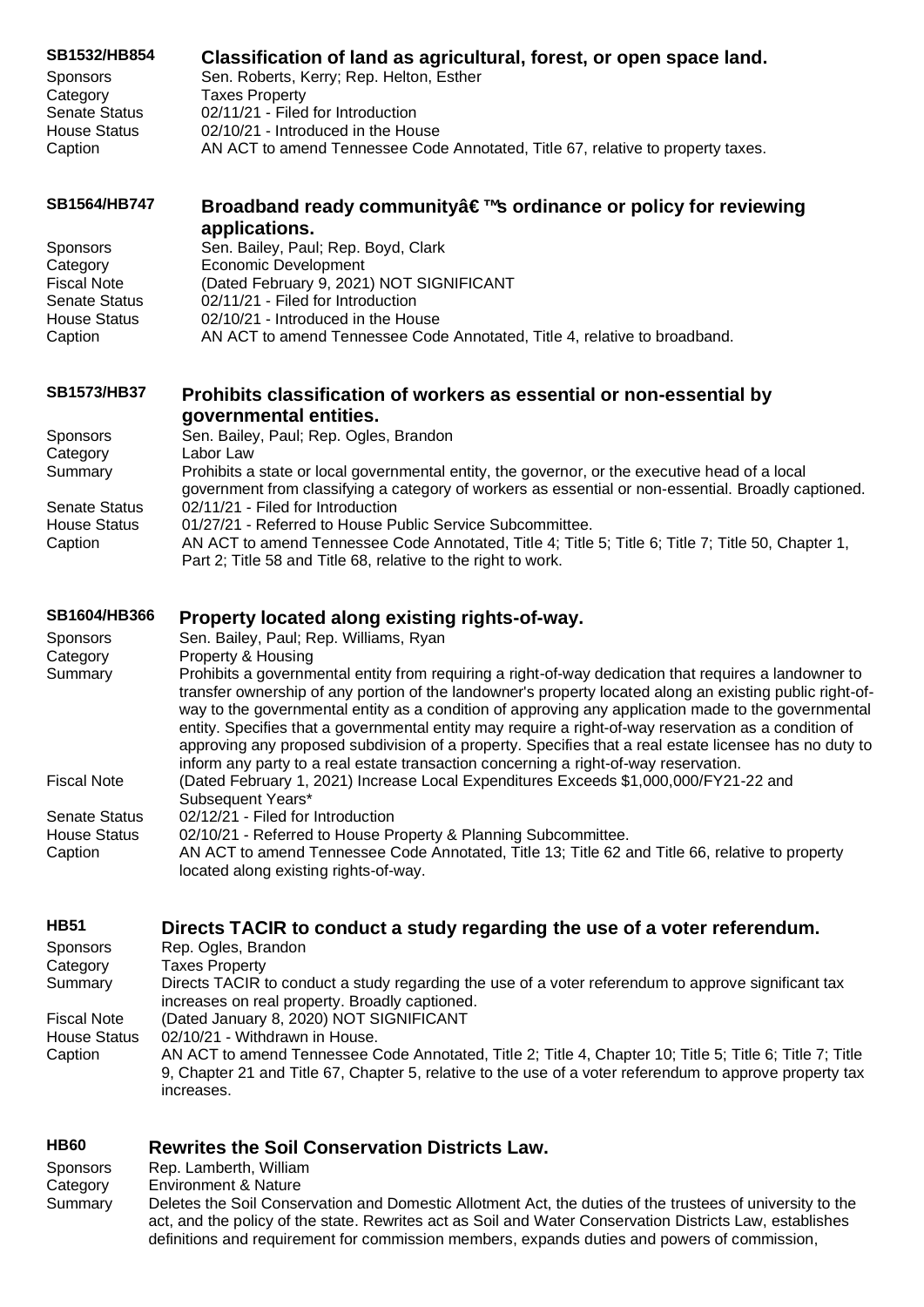| <b>Fiscal Note</b><br>House<br><b>Status</b><br>Caption | establishes guidelines for additional territories. (28 pp).<br>(Dated January 25, 2021) NOT SIGNIFICANT<br>02/08/21 - Withdrawn in House.<br>AN ACT to amend Tennessee Code Annotated, Title 4, Chapter 29; Section 5-9-106; Section 6-58-104;<br>Title 43, Chapter 14; Title 43, Chapter 34; Title 64 and Title 69, Chapter 6, relative to soil and water                                                                                                                                       |
|---------------------------------------------------------|--------------------------------------------------------------------------------------------------------------------------------------------------------------------------------------------------------------------------------------------------------------------------------------------------------------------------------------------------------------------------------------------------------------------------------------------------------------------------------------------------|
|                                                         | conservation.                                                                                                                                                                                                                                                                                                                                                                                                                                                                                    |
| <b>HB147</b><br>Sponsors<br>Category                    | Water quality - powers of department of environment and conservation.<br>Rep. Zachary, Jason<br><b>Environment &amp; Nature</b>                                                                                                                                                                                                                                                                                                                                                                  |
| Summary                                                 | Prohibits the department of environment and conservation from requiring any permit, inspection, review,<br>or approval of plans for the construction, installation, or modification of any land application system that<br>the board of water quality, oil and gas is authorized to incentivize by rule as part of a system of incentives<br>for alternatives to discharges to surface waters, including a land application system qualifying as a public<br>sewerage system. Broadly captioned. |
| <b>Fiscal Note</b><br>House<br><b>Status</b>            | (Dated January 12, 2021) NOT SIGNIFICANT<br>02/08/21 - Withdrawn in House.                                                                                                                                                                                                                                                                                                                                                                                                                       |
| Caption                                                 | AN ACT to amend Tennessee Code Annotated, Title 4, Chapter 3, Part 5; Title 7, Chapter 35; Title 65 and<br>Title 69, relative to water quality.                                                                                                                                                                                                                                                                                                                                                  |
| <b>HB168</b>                                            | <b>Valuation of property.</b>                                                                                                                                                                                                                                                                                                                                                                                                                                                                    |
| Sponsors                                                | Rep. Lamar, London                                                                                                                                                                                                                                                                                                                                                                                                                                                                               |
| Category<br>Summary                                     | <b>Taxes Property</b><br>Requires residential property to be valued for ad valorem tax purposes on the basis of the most recent<br>sale, lease, mortgage, or other transfer of an interest in the property for which unrelated parties with<br>competing interests agreed to a valuation of the property. Broadly captioned.                                                                                                                                                                     |
| House<br><b>Status</b>                                  | 02/01/21 - Referred to House Property & Planning Subcommittee.                                                                                                                                                                                                                                                                                                                                                                                                                                   |
| Caption                                                 | AN ACT to amend Tennessee Code Annotated, Title 67, relative to taxation.                                                                                                                                                                                                                                                                                                                                                                                                                        |
| <b>HB507</b>                                            | Building regulations - appeal to state fire marshal's office in cases of conflict                                                                                                                                                                                                                                                                                                                                                                                                                |
| Sponsors                                                | between city and county.<br>Rep. Boyd, Clark                                                                                                                                                                                                                                                                                                                                                                                                                                                     |
| Category                                                | Property & Housing                                                                                                                                                                                                                                                                                                                                                                                                                                                                               |
| Summary                                                 | Increases, from 10 working days to 12 working days, the time within which, after receipt of a written<br>appeal, the state fire marshal's office must provide a decision in cases of conflict between a city and<br>county regarding a building or fire code issue. Broadly captioned.                                                                                                                                                                                                           |
| <b>Fiscal Note</b><br>House<br><b>Status</b>            | (Dated February 4, 2021) NOT SIGNIFICANT<br>02/08/21 - Introduced in the House                                                                                                                                                                                                                                                                                                                                                                                                                   |
| Caption                                                 | AN ACT to amend Tennessee Code Annotated, Title 68, Chapter 120, relative to construction practices.                                                                                                                                                                                                                                                                                                                                                                                             |
|                                                         |                                                                                                                                                                                                                                                                                                                                                                                                                                                                                                  |

# **[SB4/HB132](https://tls.mleesmith.com/2021-2022/pdf/SB0004.pdf) [Timeframe for charitable gaming events.](https://tls.mleesmith.com/2021-2022/pdf/SB0004.pdf)**

| <b>Sponsors</b><br>Category | Sen. Watson, Bo; Rep. Hazlewood, Patsy<br>Lottery                                                                                                                                                                                                                                                                                                                                       |
|-----------------------------|-----------------------------------------------------------------------------------------------------------------------------------------------------------------------------------------------------------------------------------------------------------------------------------------------------------------------------------------------------------------------------------------|
| Summary                     | Increases, from 28 to 60 calendar days, timeframe in which a charitable gaming event is required to be<br>held after event date listed in event application for events held from January 1, 2021 through June 30,<br>2021.                                                                                                                                                              |
| Amendment                   | Senate amendment 1 (003113) deletes and replaces language of the original bill such that the only                                                                                                                                                                                                                                                                                       |
| Summary                     | substantive change is to require the timeframe in which a charitable gaming event is authorized to be                                                                                                                                                                                                                                                                                   |
|                             | held after the event date listed in the event application be no later than 60 calendar days or June 30,                                                                                                                                                                                                                                                                                 |
|                             | 2021, whichever date is earlier.                                                                                                                                                                                                                                                                                                                                                        |
| <b>Fiscal Note</b>          | (Dated December 1, 2020) NOT SIGNIFICANT                                                                                                                                                                                                                                                                                                                                                |
| <b>Senate Status</b>        | 02/11/21 - Senate passed with amendment 1 (003113), which deletes and replaces language of the<br>original bill such that the only substantive change is to require the timeframe in which a charitable<br>gaming event is authorized to be held after the event date listed in the event application be no later than<br>60 calendar days or June 30, 2021, whichever date is earlier. |
| House Status                | 02/11/21 - Set for House Department & Agencies Subcommittee 02/16/21.                                                                                                                                                                                                                                                                                                                   |
| Caption                     | AN ACT to amend Tennessee Code Annotated, Title 3, Chapter 17, relative to nonprofit gaming.                                                                                                                                                                                                                                                                                            |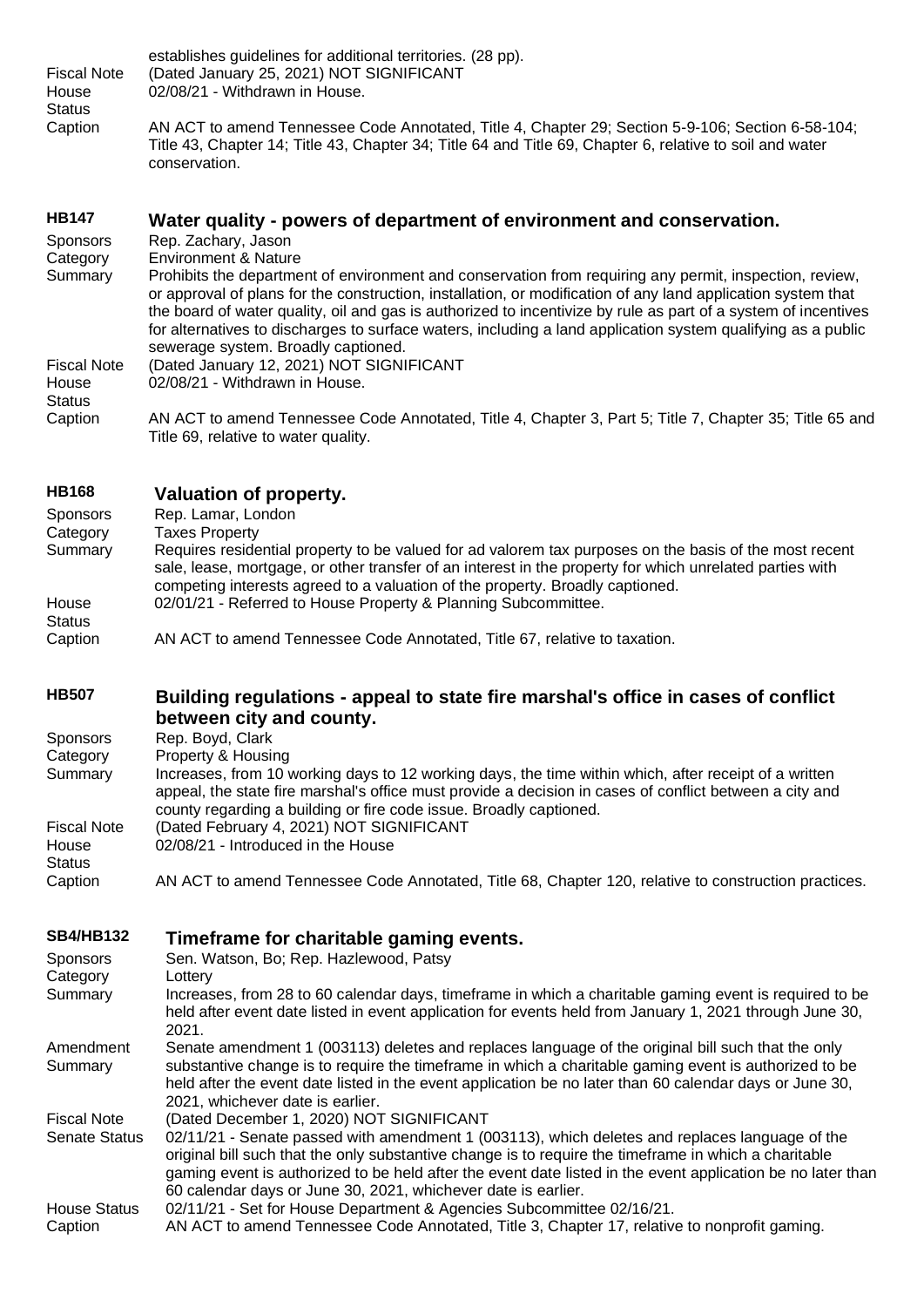| <b>SB73/HB294</b>    | Sunset - state board of examiners for land surveyors.                                                                                                   |
|----------------------|---------------------------------------------------------------------------------------------------------------------------------------------------------|
| <b>Sponsors</b>      | Sen. Roberts, Kerry; Rep. Ragan, John                                                                                                                   |
| Category             | Government Organization                                                                                                                                 |
| Summary              | Extends the state board of examiners for land surveyors to June 30, 2027.                                                                               |
| <b>Fiscal Note</b>   | (Dated January 10, 2021) NOT SIGNIFICANT                                                                                                                |
| <b>Senate Status</b> | 02/10/21 - Senate Government Operations Committee recommended. Sent to Senate Calendar                                                                  |
|                      | Committee.                                                                                                                                              |
| <b>House Status</b>  | 02/10/21 - Referred to House Government Operations Committee.                                                                                           |
| Caption              | AN ACT to amend Tennessee Code Annotated, Title 4, Chapter 29 and Title 62, Chapter 18, relative<br>to the state board of examiners for land surveyors. |
| <b>SB97/HB569</b>    | Requires periodic training for state agency heads.                                                                                                      |
| <b>Sponsors</b>      | Sen. Roberts, Kerry; Rep. Ragan, John                                                                                                                   |
| Category             | Government Regulation                                                                                                                                   |
| Summary              | Requires each state agency head to complete periodic training for purposes of complying with the                                                        |

|                     | requirements of the "Regulatory Flexibility Act of 2007." Broadly captioned.                                            |
|---------------------|-------------------------------------------------------------------------------------------------------------------------|
| Fiscal Note         | (Dated January 8, 2021) NOT SIGNIFICANT                                                                                 |
| Senate Status       | 01/13/21 - Referred to Senate Government Operations Committee.                                                          |
| <b>House Status</b> | 02/10/21 - Referred to House Department & Agencies Subcommittee.                                                        |
| Caption             | AN ACT to amend Tennessee Code Annotated, Title 4, Chapter 5, relative to the Uniform<br>Administrative Procedures Act. |

# **[SB113/HB199](https://tls.mleesmith.com/2021-2022/pdf/SB0113.pdf) Stormwater management - [abatement of fees owed by property owner.](https://tls.mleesmith.com/2021-2022/pdf/SB0113.pdf)**

| Sen. Gardenhire, Todd; Rep. Carter, Mike                                                             |
|------------------------------------------------------------------------------------------------------|
| <b>Environment &amp; Nature</b>                                                                      |
| Requires a municipality to abate the storm water fees owed by a property owner until such fees equal |
| the construction costs of any holding or retention ponds constructed by the property owner pursuant  |
| to the Clean Water Act.                                                                              |
| 01/14/21 - Referred to Senate Energy, Agriculture & Natural Resources Committee.                     |
| 02/09/21 - Referred to House Agriculture & Natural Resources Subcommittee.                           |
| AN ACT to amend Tennessee Code Annotated, Title 68, Chapter 221, relative to storm water             |
| management.                                                                                          |
|                                                                                                      |

# **[SB128](https://tls.mleesmith.com/2021-2022/pdf/SB0128.pdf) [Regulation of political campaign signs by local governments and HOAs.](https://tls.mleesmith.com/2021-2022/pdf/SB0128.pdf)**

| Sponsors      | Sen. Haile, Ferrell                                                                                                                                                                                                       |
|---------------|---------------------------------------------------------------------------------------------------------------------------------------------------------------------------------------------------------------------------|
| Category      | Campaigns & Lobbying                                                                                                                                                                                                      |
| Summary       | Extends the period, from 60 days before a general election to 60 days before a primary election, in<br>which local governments and homeowners' associations are limited in the regulation of political<br>campaign signs. |
| Senate Status | 01/14/21 - Introduced in the Senate                                                                                                                                                                                       |
| Caption       | AN ACT to amend Tennessee Code Annotated, Section 2-7-143, relative to the Tennessee Freedom of<br>Speech Act.                                                                                                            |

# **[SB135/HB197](https://tls.mleesmith.com/2021-2022/pdf/SB0135.pdf) Mediation - [public records custodian and records requestor.](https://tls.mleesmith.com/2021-2022/pdf/SB0135.pdf)**

| <b>Sponsors</b>                                 | Sen. Haile, Ferrell; Rep. Zachary, Jason                                                                                                                                                                                                                                                                                |
|-------------------------------------------------|-------------------------------------------------------------------------------------------------------------------------------------------------------------------------------------------------------------------------------------------------------------------------------------------------------------------------|
| Category                                        | Media & Publishing                                                                                                                                                                                                                                                                                                      |
| Summary                                         | Establishes a process by which a public records custodian may enter into mediation with a records<br>requestor for the purpose of stopping requests that constitute harassment. Specifies that if the<br>mediation fails then a records custodian is authorized to seek an injunction against the records<br>requestor. |
| <b>Senate Status</b><br>House Status<br>Caption | 01/15/21 - Referred to Senate State & Local Government Committee.<br>02/09/21 - Referred to House Public Service Subcommittee.<br>AN ACT to amend Tennessee Code Annotated, Title 10, Chapter 7, Part 5, relative to records<br>requests.                                                                               |
|                                                 |                                                                                                                                                                                                                                                                                                                         |

# **[SB184/HB987](https://tls.mleesmith.com/2021-2022/pdf/SB0184.pdf) [Eliminates the professional privilege tax.](https://tls.mleesmith.com/2021-2022/pdf/SB0184.pdf)**

| <b>Sponsors</b> | Sen. Bowling, Janice; Rep. Rudder, Iris                                                       |
|-----------------|-----------------------------------------------------------------------------------------------|
| Category        | <b>Taxes Business</b>                                                                         |
| Summary         | Eliminates the professional privilege tax for tax years that begin on and after June 1, 2022. |
| Senate Status   | 02/10/21 - Referred to Senate Finance, Ways & Means Committee.                                |
| House Status    | 02/11/21 - Introduced in the House                                                            |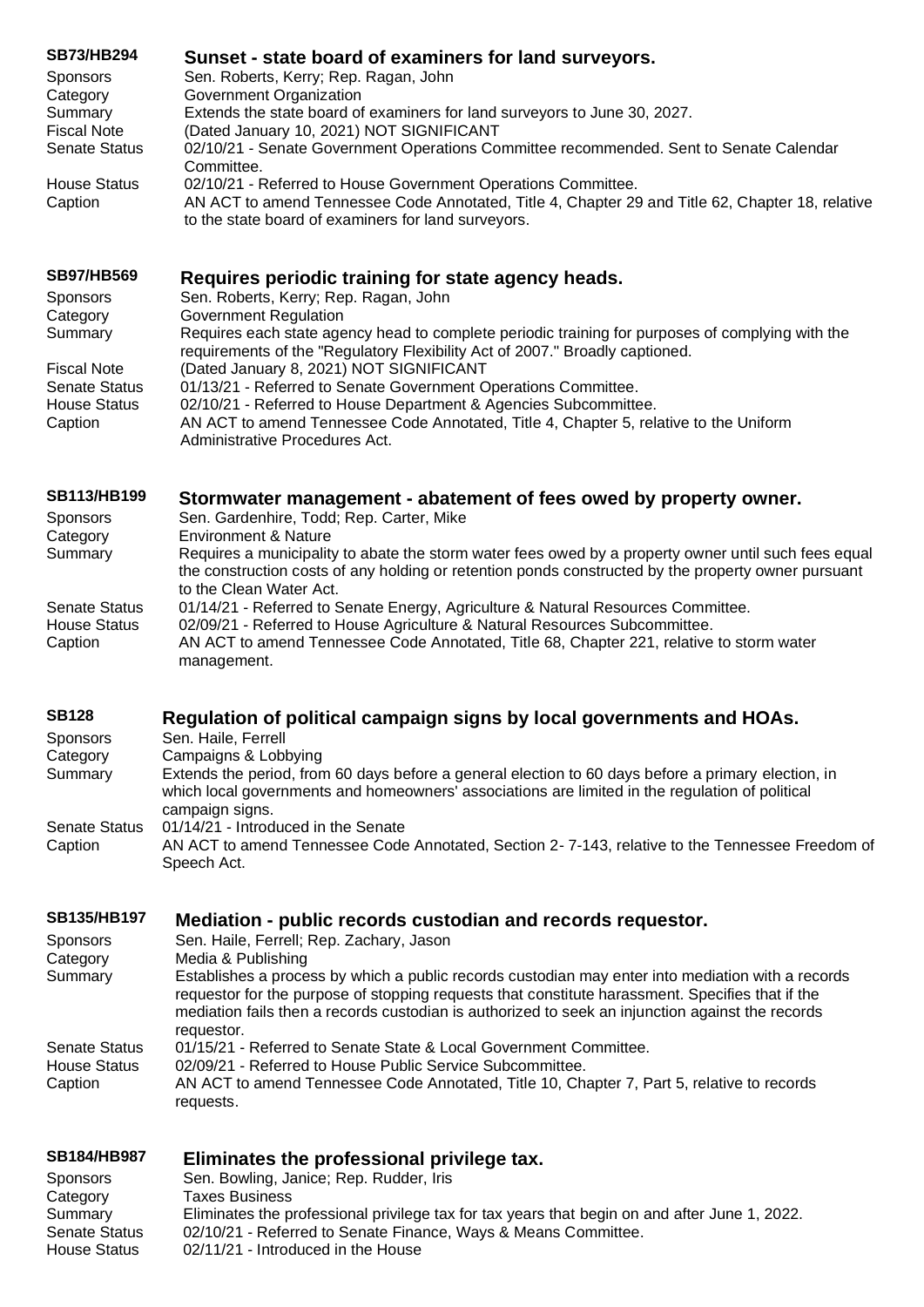| Caption |
|---------|
|         |

AN ACT to amend Tennessee Code Annotated, Section 49-7-2109 and Title 67, Chapter 4, Part 17, relative to the privilege tax imposed on persons engaged in certain occupations.

# **[SB191/HB873](https://tls.mleesmith.com/2021-2022/pdf/SB0191.pdf) Coffee County - [property bought by a county at a tax sale.](https://tls.mleesmith.com/2021-2022/pdf/SB0191.pdf)**

| <b>Sponsors</b>                             | Sen. Bowling, Janice; Rep. Bricken, Rush                                                                                                                                                                                                                                                                                                                                                                                    |
|---------------------------------------------|-----------------------------------------------------------------------------------------------------------------------------------------------------------------------------------------------------------------------------------------------------------------------------------------------------------------------------------------------------------------------------------------------------------------------------|
| Category                                    | Taxes Property                                                                                                                                                                                                                                                                                                                                                                                                              |
| Summary                                     | Specifies that whenever Coffee County acquires property at a tax sale, any non-governmental entity<br>holding a vested and duly recorded contractual right to the payment of fees or assessments secured<br>by such property retains such right. Also specifies that Coffee County will be liable for the payment of<br>such fees and assessments if the county makes actual use of the property purchased at the tax sale. |
| <b>Fiscal Note</b>                          | (Dated February 5, 2021) NOT SIGNIFICANT                                                                                                                                                                                                                                                                                                                                                                                    |
| <b>Senate Status</b><br><b>House Status</b> | 02/10/21 - Referred to Senate State & Local Government Committee.<br>02/10/21 - Introduced in the House                                                                                                                                                                                                                                                                                                                     |
| Caption                                     | AN ACT to amend Tennessee Code Annotated, Title 29, Chapter 20 and Title 67, Chapter 5, relative<br>to property bought by a county at a tax sale.                                                                                                                                                                                                                                                                           |

# **[SB200](https://tls.mleesmith.com/2021-2022/pdf/SB0200.pdf) [Removes prohibition on local governments enacting rent control and](https://tls.mleesmith.com/2021-2022/pdf/SB0200.pdf)  [inclusionary zoning regulations.](https://tls.mleesmith.com/2021-2022/pdf/SB0200.pdf)**

| <b>Sponsors</b>      | Sen. Gilmore, Brenda                                                                                                 |
|----------------------|----------------------------------------------------------------------------------------------------------------------|
| Category             | <b>Local Government</b>                                                                                              |
| Summary              | Removes the statewide prohibition on local governments enacting rent control and inclusionary<br>zoning regulations. |
| Fiscal Note          | (Dated January 20, 2021) NOT SIGNIFICANT                                                                             |
| <b>Senate Status</b> | 02/10/21 - Referred to Senate State & Local Government Committee.                                                    |
| Caption              | AN ACT to amend Tennessee Code Annotated, Title 66, Chapter 35, relative to local housing<br>regulations.            |

# **[SB208/HB500](https://tls.mleesmith.com/2021-2022/pdf/SB0208.pdf) [Tennessee Freedom of Speech Act.](https://tls.mleesmith.com/2021-2022/pdf/SB0208.pdf)**

| <b>Sponsors</b>      | Sen. Haile, Ferrell; Rep. Rudd, Tim                                                                                                             |
|----------------------|-------------------------------------------------------------------------------------------------------------------------------------------------|
| Category             | Campaigns & Lobbying                                                                                                                            |
| Summary              | Allows a person to place political campaign signs on their property for a certain time for all elections<br>rather than only general elections. |
| <b>Senate Status</b> | 02/10/21 - Referred to Senate State & Local Government Committee.                                                                               |
| <b>House Status</b>  | 02/10/21 - Referred to House Elections & Campaign Finance Subcommittee.                                                                         |
| Caption              | AN ACT to amend Tennessee Code Annotated, Section 2-7-143, relative to the Tennessee                                                            |
|                      | Freedom of Speech Act.                                                                                                                          |

# **[SB261/HB1078](https://tls.mleesmith.com/2021-2022/pdf/SB0261.pdf) [Requires compensation of accrued vacation for former employees of certain](https://tls.mleesmith.com/2021-2022/pdf/SB0261.pdf)  [private employers.](https://tls.mleesmith.com/2021-2022/pdf/SB0261.pdf)**

| <b>Sponsors</b>      | Sen. Niceley, Frank; Rep. Sexton, Jerry                                                                                                                                                                                          |
|----------------------|----------------------------------------------------------------------------------------------------------------------------------------------------------------------------------------------------------------------------------|
| Category             | Labor Law                                                                                                                                                                                                                        |
| Summary              | Requires certain private employers to include in the final wages of a former employee accrued<br>vacation pay or other compensatory time. Voids a provision in a company policy or labor agreement<br>providing to the contrary. |
| <b>Fiscal Note</b>   | (Dated February 2, 2021) NOT SIGNIFICANT                                                                                                                                                                                         |
| <b>Senate Status</b> | 02/10/21 - Referred to Senate Commerce & Labor Committee.                                                                                                                                                                        |
| <b>House Status</b>  | 02/11/21 - Introduced in the House                                                                                                                                                                                               |
| Caption              | AN ACT to amend Tennessee Code Annotated, Title 4; Title 5; Title 6; Title 7; Title 8 and Title 50,<br>relative to employment.                                                                                                   |

#### **[SB271/HB229](https://tls.mleesmith.com/2021-2022/pdf/SB0271.pdf) [Notice regarding location of natural gas pipelines.](https://tls.mleesmith.com/2021-2022/pdf/SB0271.pdf)**

| <b>Sponsors</b> | Sen. Yager, Ken; Rep. Vaughan, Kevin                                                                                                                                                                                                                                                                                                                                                                                                                                                                                                                      |
|-----------------|-----------------------------------------------------------------------------------------------------------------------------------------------------------------------------------------------------------------------------------------------------------------------------------------------------------------------------------------------------------------------------------------------------------------------------------------------------------------------------------------------------------------------------------------------------------|
| Category        | Energy & Mining                                                                                                                                                                                                                                                                                                                                                                                                                                                                                                                                           |
| Summary         | Establishes a process for notifying developers regarding the location of natural gas pipelines and<br>easements for such pipelines for purposes of breaking ground on new residential and nonresidential<br>developments. Provides pipeline operators with notice of such developments for purposes of<br>complying with applicable federal law. Specifies that this section applies only to counties and<br>municipalities that are governed by a regional planning commission for purposes of approving<br>residential and nonresidential developments. |
| Conoto Ctotuo   | 02/10/21 Peterrad to Cenate State 8 Local Covernment Committee                                                                                                                                                                                                                                                                                                                                                                                                                                                                                            |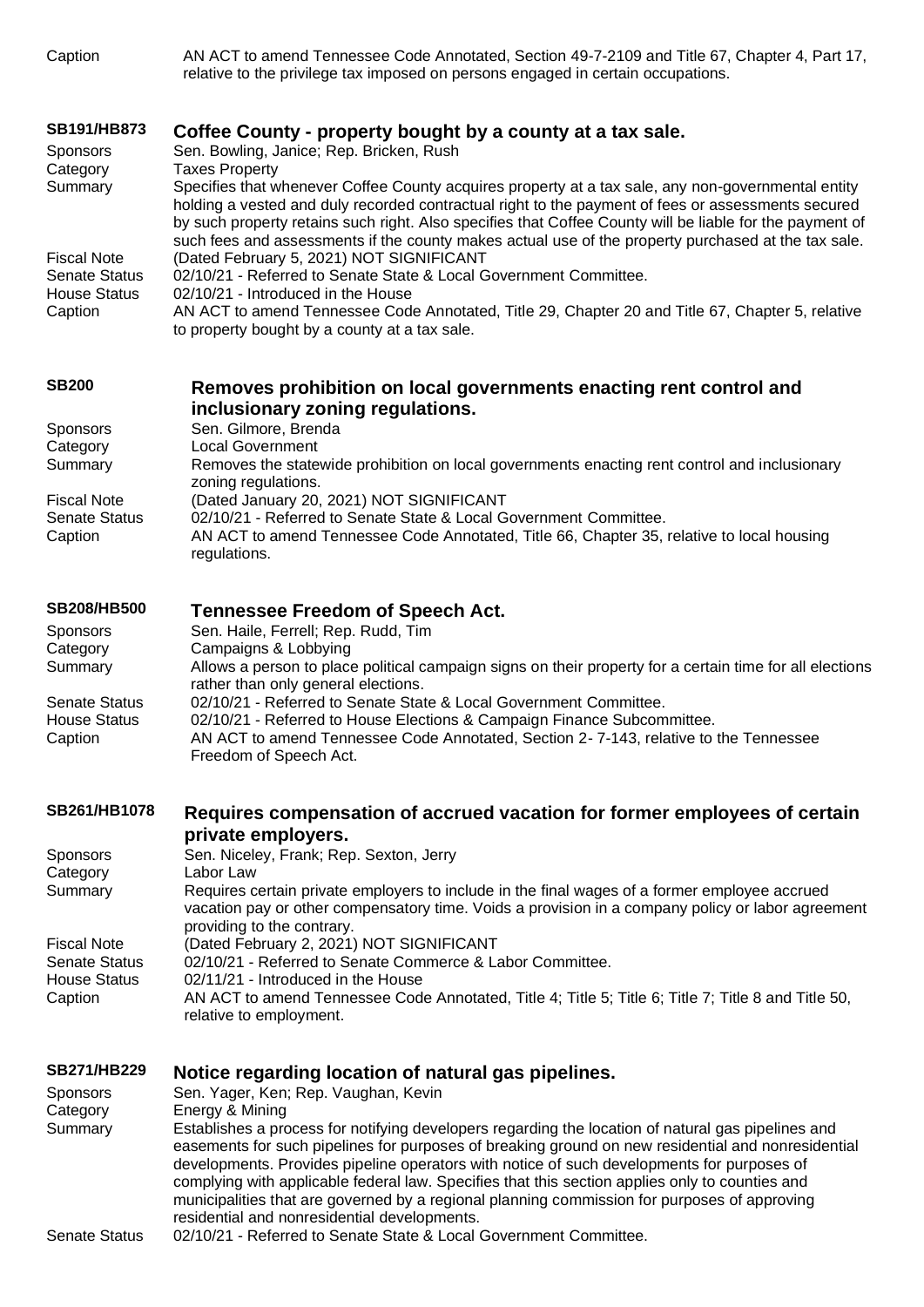House Status 02/10/21 - Referred to House Property & Planning Subcommittee. Caption AN ACT to amend Tennessee Code Annotated, Title 13 and Title 65, Chapter 31, relative to natural gas.

# **[SB275/HB369](https://tls.mleesmith.com/2021-2022/pdf/SB0275.pdf) [Contracting performed by unlicensed persons.](https://tls.mleesmith.com/2021-2022/pdf/SB0275.pdf)**

| <b>Sponsors</b>      | Sen. Rose, Paul; Rep. Williams, Ryan                                                                                                                                                                                                                                                |
|----------------------|-------------------------------------------------------------------------------------------------------------------------------------------------------------------------------------------------------------------------------------------------------------------------------------|
| Category             | Professions & Licensure                                                                                                                                                                                                                                                             |
| Summary              | Sets requirements for exemptions from contractor licensing requirements for real property owners<br>who intend to construct a residential building on that real property. Requires notice of construction<br>made to the board for licensing contractors and the register of deeds. |
| <b>Fiscal Note</b>   | (Dated January 23, 2021) NOT SIGNIFICANT                                                                                                                                                                                                                                            |
| <b>Senate Status</b> | 02/10/21 - Referred to Senate Commerce & Labor Committee.                                                                                                                                                                                                                           |
| <b>House Status</b>  | 02/10/21 - Referred to House Business & Utilities Subcommittee.                                                                                                                                                                                                                     |
| Caption              | AN ACT to amend Tennessee Code Annotated, Title 13; Title 62, Chapter 6 and Title 66, relative to<br>contracting performed by unlicensed persons.                                                                                                                                   |
|                      |                                                                                                                                                                                                                                                                                     |

# **[SB285/HB1145](https://tls.mleesmith.com/2021-2022/pdf/SB0285.pdf) [Offense of critical infrastructure vandalism.](https://tls.mleesmith.com/2021-2022/pdf/SB0285.pdf)**

| Sponsors             | Sen. Rose, Paul; Rep. Grills, Rusty                                                                          |
|----------------------|--------------------------------------------------------------------------------------------------------------|
| Category             | Criminal Law                                                                                                 |
| Summary              | Expands definition of critical infrastructure in the offense of critical infrastructure vandalism to include |
|                      | farms. Makes the destruction or interference with any farm at least a Class E felony. Broadly                |
|                      | captioned.                                                                                                   |
| <b>Fiscal Note</b>   | (Dated January 30, 2021) NOT SIGNIFICANT                                                                     |
| <b>Senate Status</b> | 02/10/21 - Referred to Senate Judiciary Committee.                                                           |
| House Status         | 02/10/21 - Filed for Introduction                                                                            |
| Caption              | AN ACT to amend Tennessee Code Annotated, Title 39 and Title 43, relative to agricultural property.          |

#### **[SB287/HB618](https://tls.mleesmith.com/2021-2022/pdf/SB0287.pdf) [TACIR report on personal property exemption amounts.](https://tls.mleesmith.com/2021-2022/pdf/SB0287.pdf)**

| <b>Sponsors</b>      | Sen. Niceley, Frank; Rep. Rudder, Iris                                                                                                                                                                                                                                                  |
|----------------------|-----------------------------------------------------------------------------------------------------------------------------------------------------------------------------------------------------------------------------------------------------------------------------------------|
| Category             | Property & Housing                                                                                                                                                                                                                                                                      |
| Summary              | Requires TACIR, by January 1, 2022, to provide a report to the judiciary committee of the senate and<br>the civil justice committee of the house of representatives detailing recommendations on whether<br>personal property exemption amounts should be increased. Broadly captioned. |
| <b>Fiscal Note</b>   | (Dated January 22, 2021) NOT SIGNIFICANT                                                                                                                                                                                                                                                |
| <b>Senate Status</b> | 02/10/21 - Referred to Senate Judiciary Committee.                                                                                                                                                                                                                                      |
| <b>House Status</b>  | 02/10/21 - Introduced in the House                                                                                                                                                                                                                                                      |
| Caption              | AN ACT to amend Tennessee Code Annotated, Title 26 and Title 30, relative to property exemptions.                                                                                                                                                                                       |

# **[SB288/HB344](https://tls.mleesmith.com/2021-2022/pdf/SB0288.pdf) [Revises the definition of "blighted area" for purposes of redevelopment](https://tls.mleesmith.com/2021-2022/pdf/SB0288.pdf)  [projects by housing authorities.](https://tls.mleesmith.com/2021-2022/pdf/SB0288.pdf)**

| <b>Sponsors</b>      | Sen. Niceley, Frank; Rep. Carr, Dale                                                                                                                                                                                                                                                                                                                                                 |
|----------------------|--------------------------------------------------------------------------------------------------------------------------------------------------------------------------------------------------------------------------------------------------------------------------------------------------------------------------------------------------------------------------------------|
| Category             | Property & Housing                                                                                                                                                                                                                                                                                                                                                                   |
| Summary              | Revises the definition of "blighted area" for purposes of redevelopment projects by housing authorities.<br>Clarifies that housing authorities may acquire real property through a negotiated sale, without the use<br>of eminent domain. Authorizes housing authorities to pay more than fair market value for properties<br>that are not blighted but that are in a blighted area. |
| <b>Fiscal Note</b>   | (Dated January 26, 2021) Other Fiscal Impact The extent and timing of any permissive impact to local<br>government revenue and expenditures cannot reasonably be determined due to multiple unknown<br>factors.                                                                                                                                                                      |
| <b>Senate Status</b> | 02/08/21 - Introduced in the Senate                                                                                                                                                                                                                                                                                                                                                  |
| House Status         | 02/10/21 - Withdrawn in House.                                                                                                                                                                                                                                                                                                                                                       |
| Caption              | AN ACT to amend Tennessee Code Annotated, Title 13, Chapter 20; Title 13, Chapter 21 and Title 29,<br>Chapter 17, relative to housing authorities.                                                                                                                                                                                                                                   |

#### **[SB294/HB198](https://tls.mleesmith.com/2021-2022/pdf/SB0294.pdf) [Property tax reimbursement for disabled veterans.](https://tls.mleesmith.com/2021-2022/pdf/SB0294.pdf)**

| Sponsors           | Sen. Briggs, Richard; Rep. Zachary, Jason                                                                                                                                                                                                         |
|--------------------|---------------------------------------------------------------------------------------------------------------------------------------------------------------------------------------------------------------------------------------------------|
| Category           | <b>Taxes Property</b>                                                                                                                                                                                                                             |
| Summary            | Expands property tax relief for disabled veterans to include prior tax years if the United States<br>department of veterans affairs determined that the veteran has acquired service connected<br>permanent and total disability or disabilities. |
| <b>Fiscal Note</b> | (Dated January 27, 2021) Increase State Expenditures - \$1,191,000/FY21-22 Exceeds                                                                                                                                                                |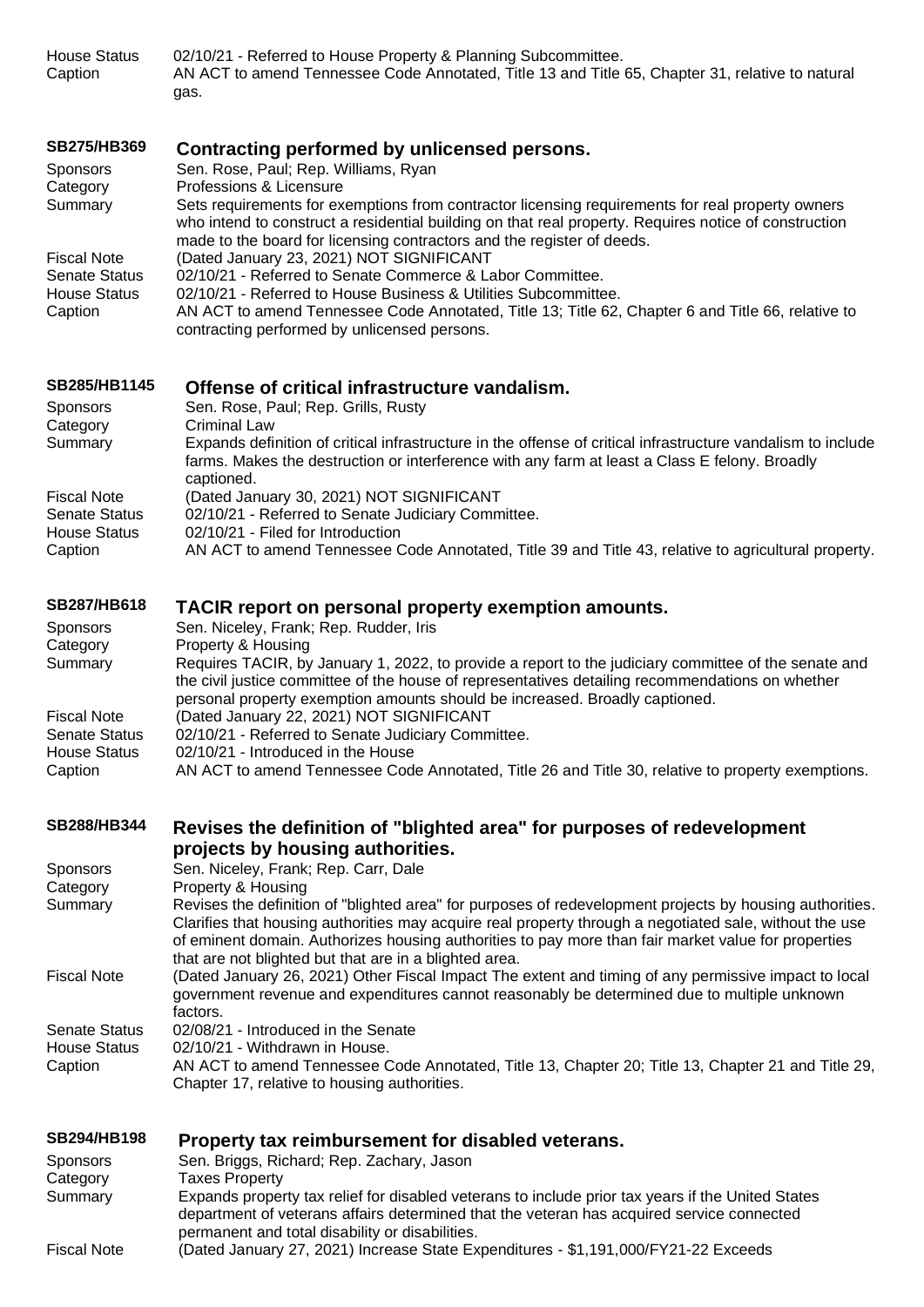| <b>Senate Status</b><br><b>House Status</b><br>Caption | \$1,191,000/FY22-23 and Subsequent Years<br>02/10/21 - Referred to Senate State & Local Government Committee.<br>02/09/21 - Referred to House Property & Planning Subcommittee.<br>AN ACT to amend Tennessee Code Annotated, Title 67, Chapter 5, Part 7, relative to disabled<br>veterans.                                                                                                                                                                   |
|--------------------------------------------------------|---------------------------------------------------------------------------------------------------------------------------------------------------------------------------------------------------------------------------------------------------------------------------------------------------------------------------------------------------------------------------------------------------------------------------------------------------------------|
| SB310/HB361<br>Sponsors<br>Category                    | Rescue of animals on abandoned property.<br>Sen. Powers, Bill; Rep. Russell, Lowell<br><b>Criminal Law</b>                                                                                                                                                                                                                                                                                                                                                    |
| Summary                                                | Allows any officer of a governmental animal control agency to lawfully enter any property or dwelling<br>that the officer reasonably believes is abandoned to rescue any non-livestock animal contained<br>therein. Broadly captioned.                                                                                                                                                                                                                        |
| <b>Fiscal Note</b>                                     | (Dated January 21, 2021) NOT SIGNIFICANT                                                                                                                                                                                                                                                                                                                                                                                                                      |
| <b>Senate Status</b><br><b>House Status</b>            | 02/10/21 - Referred to Senate Judiciary Committee.<br>02/11/21 - Set for House Criminal Justice Subcommittee 02/17/21.                                                                                                                                                                                                                                                                                                                                        |
| Caption                                                | AN ACT to amend Tennessee Code Annotated, Title 39, Chapter 14 and Title 44, relative to<br>abandoned animals.                                                                                                                                                                                                                                                                                                                                                |
| <b>SB313</b>                                           | Written notice of landlord's tenant selection criteria and the grounds for which a<br>rental application may be denied.                                                                                                                                                                                                                                                                                                                                       |
| Sponsors                                               | Sen. Gilmore, Brenda                                                                                                                                                                                                                                                                                                                                                                                                                                          |
| Category                                               | Property & Housing                                                                                                                                                                                                                                                                                                                                                                                                                                            |
| Summary                                                | Specifies that at the time an applicant is provided with a rental application, the landlord is required to<br>provide the applicant with written notice of the landlord's tenant selection criteria and the grounds for<br>which the rental application may be denied. Specifies if a landlord denies an applicant and the landlord<br>بالمرزوجات والمتحا وروائه والمتحال والمستحير والاستربابهم المتام المواطئ والمتحا والمتحالة والمتحاسبين والمتحادث ووادي |

has not provided the written notice then the landlord shall return the applicant's application fee, security deposit, and any other fee or deposit. Fiscal Note (Dated February 3, 2021) Increase Local Expenditures Exceeds \$100,000/FY20-21\*

Senate 02/10/21 - Referred to Senate Commerce & Labor Committee.

Status<br>Caption

AN ACT to amend Tennessee Code Annotated, Title 13 and Title 66, relative to residential rental property.

#### **[SB315](https://tls.mleesmith.com/2021-2022/pdf/SB0315.pdf) [Removes statewide prohibition on local governments enacting inclusionary](https://tls.mleesmith.com/2021-2022/pdf/SB0315.pdf)  [zoning regulations.](https://tls.mleesmith.com/2021-2022/pdf/SB0315.pdf)**

| <b>Sponsors</b>    | Sen. Gilmore, Brenda                                                                                                   |
|--------------------|------------------------------------------------------------------------------------------------------------------------|
| Category           | Local Government                                                                                                       |
| Summary            | Deletes the statewide prohibition on local governments enacting inclusionary zoning regulations.<br>Broadly captioned. |
| <b>Fiscal Note</b> | (Dated January 26, 2021) NOT SIGNIFICANT                                                                               |
| Senate Status      | 02/10/21 - Referred to Senate State & Local Government Committee.                                                      |
| Caption            | AN ACT to amend Tennessee Code Annotated, Title 66, Chapter 35, relative to local housing<br>regulations.              |
|                    |                                                                                                                        |

#### **[SB317/HB437](https://tls.mleesmith.com/2021-2022/pdf/SB0317.pdf) [Regulates the use of installment land contracts for the conveyance of real](https://tls.mleesmith.com/2021-2022/pdf/SB0317.pdf)  [property.](https://tls.mleesmith.com/2021-2022/pdf/SB0317.pdf)**

|                      | <b>DI ODEI LY.</b>                                                                                                                                                                                                    |
|----------------------|-----------------------------------------------------------------------------------------------------------------------------------------------------------------------------------------------------------------------|
| <b>Sponsors</b>      | Sen. Walley, Page; Rep. Haston, Kirk                                                                                                                                                                                  |
| Category             | Property & Housing                                                                                                                                                                                                    |
| Summary              | Regulates the use of installment land contracts for the conveyance of real property. Specifies that<br>this bill is not applicable to the sale of land by the state or a political subdivision of the state (27 pp.). |
| <b>Fiscal Note</b>   | (Dated February 1, 2021) NOT SIGNIFICANT                                                                                                                                                                              |
| <b>Senate Status</b> | 02/10/21 - Referred to Senate Commerce & Labor Committee.                                                                                                                                                             |
| <b>House Status</b>  | 02/10/21 - Referred to House Property & Planning Subcommittee.                                                                                                                                                        |
| Caption              | AN ACT to amend Tennessee Code Annotated, Title 66, relative to transfers of real property.                                                                                                                           |
|                      |                                                                                                                                                                                                                       |

# **[SB325/HB393](https://tls.mleesmith.com/2021-2022/pdf/SB0325.pdf) [Recommendations submitted by a regional historic zoning commission.](https://tls.mleesmith.com/2021-2022/pdf/SB0325.pdf)**

| <b>Sponsors</b> | Sen. Lundberg, Jon; Rep. Crawford, John                                                                                                                                                                        |
|-----------------|----------------------------------------------------------------------------------------------------------------------------------------------------------------------------------------------------------------|
| Category        | Property & Housing                                                                                                                                                                                             |
| Summary         | Requires that the recommendations submitted by a regional historic zoning commission to a county or<br>municipal legislative body regarding the creation of a historic district or zone identify the statutory |
|                 | criteria or criterion met by the proposed historic zone or district. Broadly captioned.                                                                                                                        |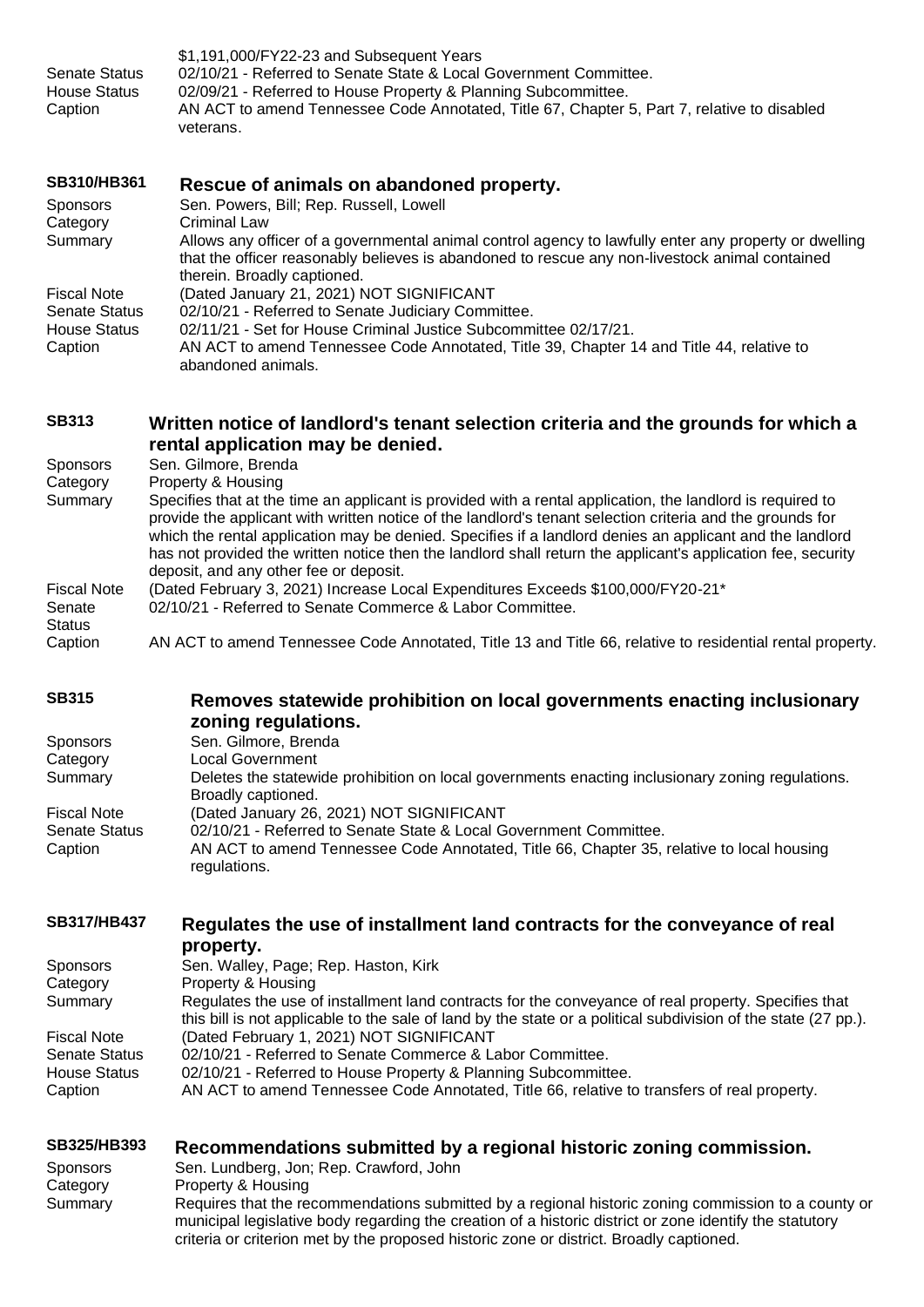# **[SB330/HB381](https://tls.mleesmith.com/2021-2022/pdf/SB0330.pdf) [Notice to taxpayer regarding decision of board of equalization.](https://tls.mleesmith.com/2021-2022/pdf/SB0330.pdf)**

| <b>Sponsors</b><br>Category                 | Sen. Lundberg, Jon; Rep. Crawford, John<br><b>Local Government</b>                                                                                                                                                                                                                                                                                                                                                                                                                                                                                      |
|---------------------------------------------|---------------------------------------------------------------------------------------------------------------------------------------------------------------------------------------------------------------------------------------------------------------------------------------------------------------------------------------------------------------------------------------------------------------------------------------------------------------------------------------------------------------------------------------------------------|
| Summary                                     | Requires that the notice sent to a taxpayer by an equalization board established by a modified city<br>manager-council regarding the board's final decision on the taxpayer's appeal of a tax assessment, be<br>sent within five business days instead of five calendar days. Requires that any complaint challenging<br>the legality of an appointment made by the county legislative body be filed with the chancery court of<br>the county within 10 business days instead of 10 calendar days of the date of the appointment.<br>Broadly captioned. |
| <b>Fiscal Note</b>                          | (Dated January 23, 2021) NOT SIGNIFICANT                                                                                                                                                                                                                                                                                                                                                                                                                                                                                                                |
| <b>Senate Status</b><br><b>House Status</b> | 02/10/21 - Referred to Senate State & Local Government Committee.<br>02/10/21 - Caption bill held on House clerk's desk.                                                                                                                                                                                                                                                                                                                                                                                                                                |
| Caption                                     | AN ACT to amend Tennessee Code Annotated, Title 5; Title 6; Title 7; Title 9; Title 12 and Title 67,<br>relative to local government.                                                                                                                                                                                                                                                                                                                                                                                                                   |

# **[SB382/HB188](https://tls.mleesmith.com/2021-2022/pdf/SB0382.pdf) Occupational training - [members of US armed forces and veterans.](https://tls.mleesmith.com/2021-2022/pdf/SB0382.pdf)**

| <b>Sponsors</b>      | Sen. Jackson, Ed; Rep. Moon, Jerome                                                                                                                                                                                                                                                                          |
|----------------------|--------------------------------------------------------------------------------------------------------------------------------------------------------------------------------------------------------------------------------------------------------------------------------------------------------------|
| Category             | Professions & Licensure                                                                                                                                                                                                                                                                                      |
| Summary              | Makes members of the United States armed forces and honorably discharged veterans who receive<br>certified occupational training as a member of the United States armed forces eligible to receive<br>equivalent credit toward an occupational license relating to the training received. Broadly captioned. |
| <b>Fiscal Note</b>   | (Dated February 9, 2021) NOT SIGNIFICANT                                                                                                                                                                                                                                                                     |
| <b>Senate Status</b> | 02/10/21 - Referred to Senate Commerce & Labor Committee.                                                                                                                                                                                                                                                    |
| House Status         | 02/09/21 - Referred to House Business & Utilities Subcommittee.                                                                                                                                                                                                                                              |
| Caption              | AN ACT to amend Tennessee Code Annotated, Title 58; Title 62; Title 63 and Title 68, relative to<br>occupational training.                                                                                                                                                                                   |

# **[SB421/HB681](https://tls.mleesmith.com/2021-2022/pdf/SB0421.pdf) [Payment of franchise taxes by electronic funds](https://tls.mleesmith.com/2021-2022/pdf/SB0421.pdf) transfer.**

| <b>Sponsors</b> | Sen. Yarbro, Jeff; Rep. Hawk, David                                                                                                                                                                                                                                                                                                                                      |
|-----------------|--------------------------------------------------------------------------------------------------------------------------------------------------------------------------------------------------------------------------------------------------------------------------------------------------------------------------------------------------------------------------|
| Category        | Taxes Business                                                                                                                                                                                                                                                                                                                                                           |
| Summary         | Authorizes the commissioner of revenue to accept, subject to the commissioner's approval of a<br>request made by a taxpayer, payment of franchise taxes by electronic funds transfer, including, but not<br>limited to, bank customer preauthorized payments, wire transfers or ACH credits, or such other<br>method as approved by the commissioner. Broadly captioned. |
| Senate Status   | 02/10/21 - Referred to Senate Finance, Ways & Means Committee.                                                                                                                                                                                                                                                                                                           |
| House Status    | 02/10/21 - Introduced in the House                                                                                                                                                                                                                                                                                                                                       |
| Caption         | AN ACT to amend Tennessee Code Annotated, Title 67, relative to taxation.                                                                                                                                                                                                                                                                                                |
|                 |                                                                                                                                                                                                                                                                                                                                                                          |

# **[SB428/HB586](https://tls.mleesmith.com/2021-2022/pdf/SB0428.pdf) [Loans from the wastewater facility revolving loan fund.](https://tls.mleesmith.com/2021-2022/pdf/SB0428.pdf)**

| <b>Sponsors</b><br>Category<br>Summary                 | Sen. Yager, Ken; Rep. Marsh, Pat<br><b>Environment &amp; Nature</b><br>Expands the definition of "local government" for purposes of wastewater facilities to also mean a<br>privately owned for-profit community wastewater treatment system subject to regulation by the<br>Tennessee public utility commission. Authorizes loans from the wastewater facility revolving loan fund<br>for privately owned for-profit community wastewater treatment systems that are subject to state<br>regulation and meet certain financial qualifications, including having a debt service coverage ratio of<br>1.25. |
|--------------------------------------------------------|------------------------------------------------------------------------------------------------------------------------------------------------------------------------------------------------------------------------------------------------------------------------------------------------------------------------------------------------------------------------------------------------------------------------------------------------------------------------------------------------------------------------------------------------------------------------------------------------------------|
| <b>Senate Status</b><br><b>House Status</b><br>Caption | 02/10/21 - Referred to Senate Energy, Agriculture & Natural Resources Committee.<br>02/10/21 - Referred to House Agriculture & Natural Resources Subcommittee.<br>AN ACT to amend Tennessee Code Annotated, Title 68, Chapter 221, Part 10, relative to the<br>wastewater facility revolving loan fund.                                                                                                                                                                                                                                                                                                    |
| <b>SB431</b>                                           | <b>Commercial Property Assessed Clean Energy and Resilience Act.</b>                                                                                                                                                                                                                                                                                                                                                                                                                                                                                                                                       |

Sponsors Sen. Rose, Paul Category Energy & Mining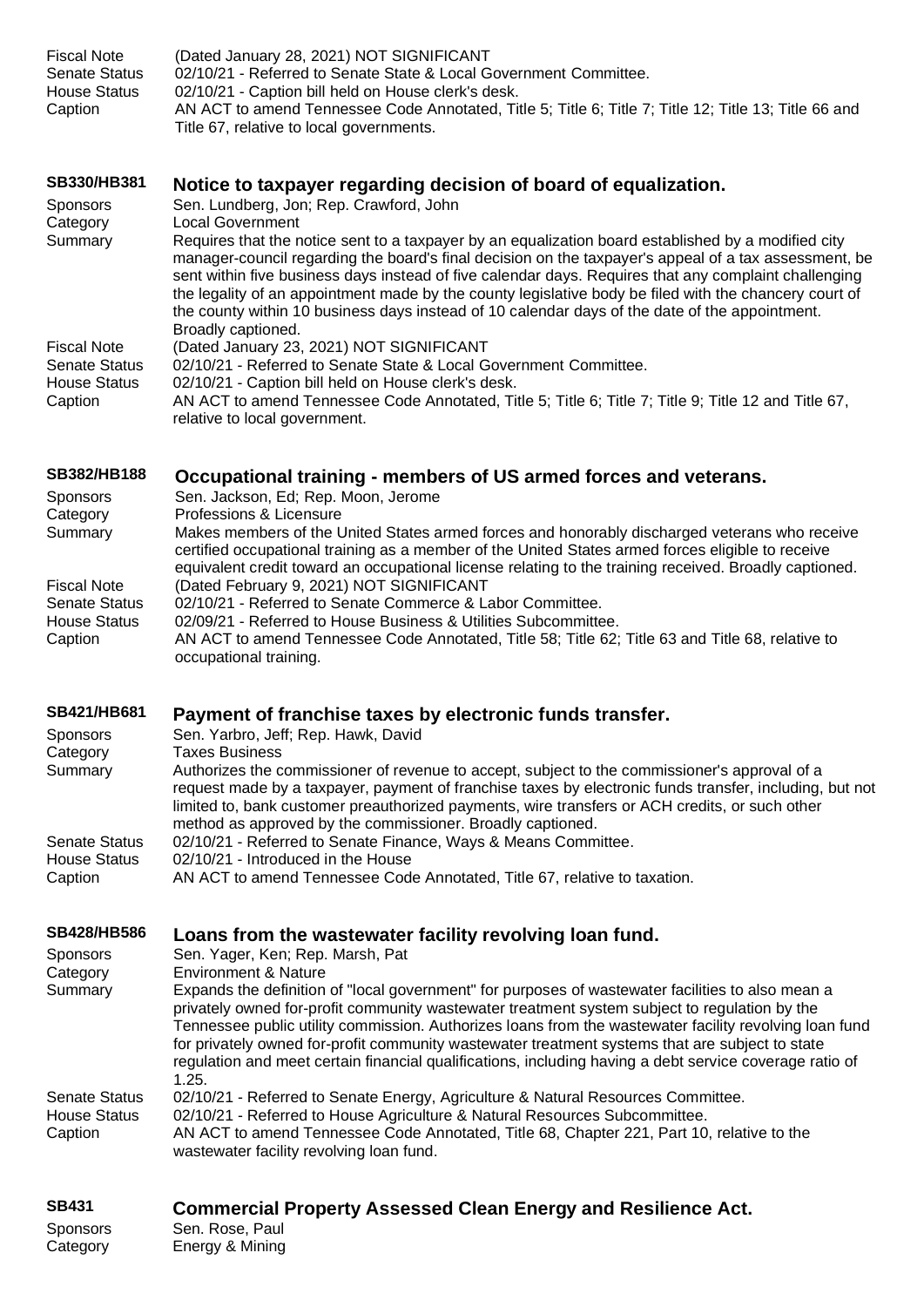| <b>Senate Status</b><br>Caption                                                                                                | 02/08/21 - Introduced in the Senate<br>AN ACT to amend Tennessee Code Annotated, Title 67, Chapter 5 and Title 68, relative to the<br>Commercial Property Assessed Clean Energy and Resilience Act.                                                                                                                                                                                                                                                                                                                                                                                                                                                                                                                                           |
|--------------------------------------------------------------------------------------------------------------------------------|-----------------------------------------------------------------------------------------------------------------------------------------------------------------------------------------------------------------------------------------------------------------------------------------------------------------------------------------------------------------------------------------------------------------------------------------------------------------------------------------------------------------------------------------------------------------------------------------------------------------------------------------------------------------------------------------------------------------------------------------------|
| <b>SB450/HB128</b><br><b>Sponsors</b><br>Category<br>Summary                                                                   | HOA rules regarding posting of signage by homeowner.<br>Sen. Bell, Mike; Rep. Howell, Dan<br>Property & Housing<br>Prohibits homeowners' associations from adopting or enforcing provisions in a dedicatory instrument<br>that prohibits, or has the effect of prohibiting, a property owner from posting signage intended to<br>protect the health or safety of the property owner, residents of the association, or other persons.<br>Specifies that this section applies to dedicatory instruments created or amended on or after July 1,<br>2017.                                                                                                                                                                                         |
| <b>Fiscal Note</b><br><b>Senate Status</b><br><b>House Status</b><br>Caption                                                   | (Dated February 10, 2021) NOT SIGNIFICANT<br>02/11/21 - Referred to Senate Commerce & Labor Committee.<br>02/11/21 - Set for House Property & Planning Subcommittee 02/16/21.<br>AN ACT to amend Tennessee Code Annotated, Title 66, Chapter 27, relative to dedicatory<br>instruments.                                                                                                                                                                                                                                                                                                                                                                                                                                                       |
| <b>SB456/HB43</b><br>Sponsors<br>Category<br>Summary                                                                           | Prohibits law enforcement surveillance on private property.<br>Sen. Bell, Mike; Rep. Faison, Jeremy<br><b>Criminal Law</b><br>Prohibits law enforcement from entering private property to engage in surveillance or set up<br>surveillance equipment unless the officer has obtained a search warrant or a judicially recognized                                                                                                                                                                                                                                                                                                                                                                                                              |
| <b>Fiscal Note</b><br><b>Senate Status</b><br><b>House Status</b><br>Caption                                                   | exception to the warrant requirement exists. Broadly captioned.<br>(Dated January 11, 2021) NOT SIGNIFICANT<br>02/11/21 - Referred to Senate Judiciary Committee.<br>01/13/21 - Referred to House Criminal Justice Committee.<br>AN ACT to amend Tennessee Code Annotated, Title 39 and Title 40, relative to surveillance of private<br>property.                                                                                                                                                                                                                                                                                                                                                                                            |
| SB459/HB177<br>Sponsors<br>Category<br>Summary<br><b>Fiscal Note</b><br><b>Senate Status</b><br><b>House Status</b><br>Caption | Property managers bringing suit or testifying against tenants.<br>Sen. Bell, Mike; Rep. Russell, Lowell<br>Property & Housing<br>Authorizes property managers to bring suit or testify against tenants in the same manner as landlords<br>or owners of rental property. Defines "manager" to mean an individual, group, business, or<br>organization hired by a landlord or owner to oversee the day-to-day operations of a premises.<br>(Dated January 26, 2021) NOT SIGNIFICANT<br>02/11/21 - Referred to Senate Commerce & Labor Committee.<br>02/11/21 - Set for House Business & Utilities Subcommittee 02/17/21.<br>AN ACT to amend Tennessee Code Annotated, Title 4; Title 16; Title 29 and Title 66, relative to rental<br>property. |
| <b>SB474/HB855</b><br><b>Sponsors</b><br>Category<br><b>Senate Status</b><br><b>House Status</b><br>Caption                    | <b>Business Fairness Act.</b><br>Sen. Powers, Bill; Rep. Powers, Dennis<br><b>Commercial Law</b><br>02/11/21 - Referred to Senate Commerce & Labor Committee.<br>02/10/21 - Introduced in the House<br>AN ACT to amend Tennessee Code Annotated, Title 58, Chapter 2, relative to the continuation of<br>business during states of emergency.                                                                                                                                                                                                                                                                                                                                                                                                 |
| <b>SB481/HB157</b><br><b>Sponsors</b><br>Category<br>Summary<br><b>Senate Status</b><br><b>House Status</b><br>Caption         | State tax revenue pertaining to National Hockey League franchises.<br>Sen. Haile, Ferrell; Rep. Beck, Bill<br><b>Taxes Sales</b><br>Extends provisions related to the apportionment and distribution of state tax revenue as they pertain<br>to National Hockey League franchises until June 30, 2049.<br>02/11/21 - Referred to Senate Finance, Ways & Means Committee.<br>02/01/21 - Referred to House Finance, Ways & Means Subcommittee.<br>AN ACT to amend Tennessee Code Annotated, Title 67, relative to taxes.                                                                                                                                                                                                                        |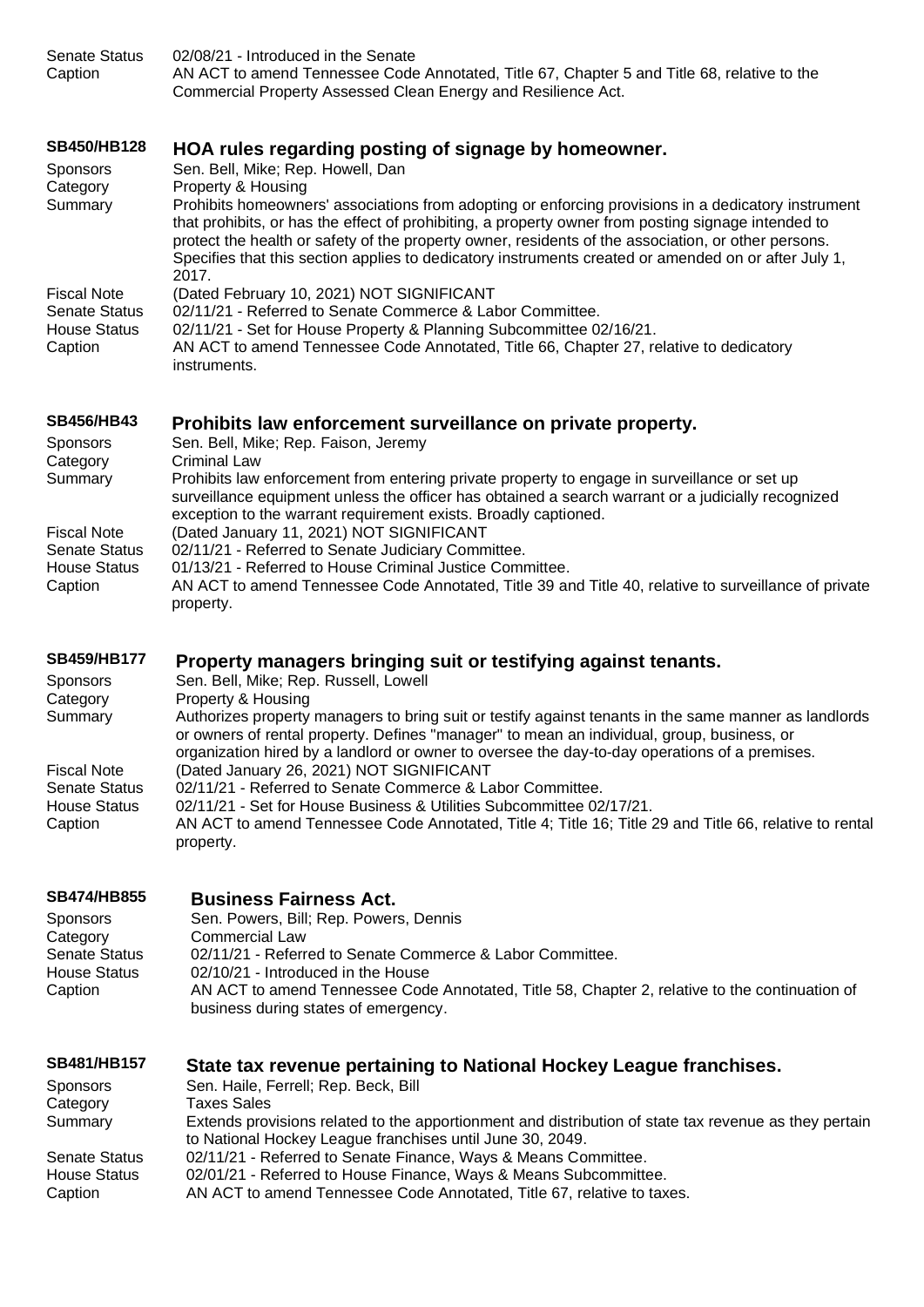| SB498/HB611          | Notice to applicants regarding annual charitable gaming event and omnibus<br>list.                                                                                                                                                                                                                                                                                                                                                                    |
|----------------------|-------------------------------------------------------------------------------------------------------------------------------------------------------------------------------------------------------------------------------------------------------------------------------------------------------------------------------------------------------------------------------------------------------------------------------------------------------|
| <b>Sponsors</b>      | Sen. Lundberg, Jon; Rep. Crawford, John                                                                                                                                                                                                                                                                                                                                                                                                               |
| Category             | Lottery                                                                                                                                                                                                                                                                                                                                                                                                                                               |
| <b>Senate Status</b> | 02/11/21 - Referred to Senate State & Local Government Committee.                                                                                                                                                                                                                                                                                                                                                                                     |
| <b>House Status</b>  | 02/10/21 - Introduced in the House                                                                                                                                                                                                                                                                                                                                                                                                                    |
| Caption              | AN ACT to amend Tennessee Code Annotated, Title 3, Chapter 17, relative to charitable gaming.                                                                                                                                                                                                                                                                                                                                                         |
| <b>SB499</b>         | Use of eminent domain.                                                                                                                                                                                                                                                                                                                                                                                                                                |
| <b>Sponsors</b>      | Sen. Lundberg, Jon                                                                                                                                                                                                                                                                                                                                                                                                                                    |
| Category             | <b>Local Government</b>                                                                                                                                                                                                                                                                                                                                                                                                                               |
| <b>Senate Status</b> | 02/11/21 - Referred to Senate Judiciary Committee.                                                                                                                                                                                                                                                                                                                                                                                                    |
| Caption              | AN ACT to amend Tennessee Code Annotated, Title 4, Chapter 3, Part 20; Title 29, Chapter 17; Title<br>29, Chapter 16 and Title 58, Chapter 2, relative to the use of eminent domain.                                                                                                                                                                                                                                                                  |
| <b>SB511/HB547</b>   | Registration required to operate as a commercial dog breeder.                                                                                                                                                                                                                                                                                                                                                                                         |
| <b>Sponsors</b>      | Sen. Lundberg, Jon; Rep. Jernigan, Darren                                                                                                                                                                                                                                                                                                                                                                                                             |
| Category             | Professions & Licensure                                                                                                                                                                                                                                                                                                                                                                                                                               |
| Summary              | Requires registration with the department commerce and insurance to operate as a commercial dog                                                                                                                                                                                                                                                                                                                                                       |
|                      | breeder. Specifies that the registration is renewed every two years and that the registrant must be at<br>least 18 years of age. Creates inspection requirements for commercial dog breeders. Requires the<br>commissioner of commerce and insurance to establish a fee schedule for registrations and<br>inspections. Creates Class A misdemeanor offense for a person to knowingly operate as a commercial<br>dog breeder without being registered. |
| <b>Senate Status</b> | 02/11/21 - Referred to Senate Energy, Agriculture & Natural Resources Committee.                                                                                                                                                                                                                                                                                                                                                                      |
| <b>House Status</b>  | 02/10/21 - Referred to House Agriculture & Natural Resources Subcommittee.                                                                                                                                                                                                                                                                                                                                                                            |
| Caption              | AN ACT to amend Tennessee Code Annotated, Title 62, relative to professional registration.                                                                                                                                                                                                                                                                                                                                                            |
| <b>SB525/HB949</b>   | Carbon monoxide alarms required for one and two-family rental units.                                                                                                                                                                                                                                                                                                                                                                                  |
| Sponsors             | Sen. Briggs, Richard; Rep. Littleton, Mary                                                                                                                                                                                                                                                                                                                                                                                                            |
| Category             | Property & Housing                                                                                                                                                                                                                                                                                                                                                                                                                                    |
| <b>Senate Status</b> | 02/11/21 - Referred to Senate Commerce & Labor Committee.                                                                                                                                                                                                                                                                                                                                                                                             |
| <b>House Status</b>  | 02/11/21 - Introduced in the House                                                                                                                                                                                                                                                                                                                                                                                                                    |
| Caption              | AN ACT to amend Tennessee Code Annotated, Title 68, Chapter 102; Title 68, Chapter 11 and Title                                                                                                                                                                                                                                                                                                                                                       |
|                      | 68, Chapter 120, relative to alarm devices.                                                                                                                                                                                                                                                                                                                                                                                                           |
| <b>SB546/HB664</b>   | Department of revenue - work of the state board of equalization on report to<br>general assembly.                                                                                                                                                                                                                                                                                                                                                     |
| <b>Sponsors</b>      | Sen. Briggs, Richard; Rep. Crawford, John                                                                                                                                                                                                                                                                                                                                                                                                             |
| Category             | <b>Taxes General</b>                                                                                                                                                                                                                                                                                                                                                                                                                                  |
| <b>Fiscal Note</b>   | (Dated February 10, 2021) NOT SIGNIFICANT                                                                                                                                                                                                                                                                                                                                                                                                             |
| <b>Senate Status</b> | 02/11/21 - Referred to Senate State & Local Government Committee.                                                                                                                                                                                                                                                                                                                                                                                     |
| <b>House Status</b>  | 02/10/21 - Introduced in the House                                                                                                                                                                                                                                                                                                                                                                                                                    |
| Caption              | AN ACT to amend Tennessee Code Annotated, Title 67, relative to property taxes.                                                                                                                                                                                                                                                                                                                                                                       |
| <b>SB549/HB34</b>    | Authorizes THDA to provide affordable housing to displaced tenants.                                                                                                                                                                                                                                                                                                                                                                                   |
| Sponsors             | Sen. Kyle, Sara; Rep. Cooper, Barbara                                                                                                                                                                                                                                                                                                                                                                                                                 |
| Category             | Property & Housing                                                                                                                                                                                                                                                                                                                                                                                                                                    |
| Summary              | Authorizes the THDA to provide eligible displaced tenants who have been denied requests for housing<br>or housing repairs by local governmental entities with affordable housing and services. Broadly<br>captioned.                                                                                                                                                                                                                                  |
| <b>Senate Status</b> | 02/11/21 - Referred to Senate State & Local Government Committee.                                                                                                                                                                                                                                                                                                                                                                                     |
| <b>House Status</b>  | 01/27/21 - Referred to House Property & Planning Subcommittee.                                                                                                                                                                                                                                                                                                                                                                                        |
| Caption              | AN ACT to amend Tennessee Code Annotated, Title 4, Chapter 21; Title 5; Title 6; Title 7; Title 13,<br>Chapter 23 and Title 66, Chapter 7, relative to displaced tenants.                                                                                                                                                                                                                                                                             |
| <b>SB553/HB450</b>   | Actions against licenses for overdue child support.                                                                                                                                                                                                                                                                                                                                                                                                   |
| <b>Sponsors</b>      | Sen. Kyle, Sara; Rep. Hodges, Jason                                                                                                                                                                                                                                                                                                                                                                                                                   |
| Category             | <b>Family Law</b>                                                                                                                                                                                                                                                                                                                                                                                                                                     |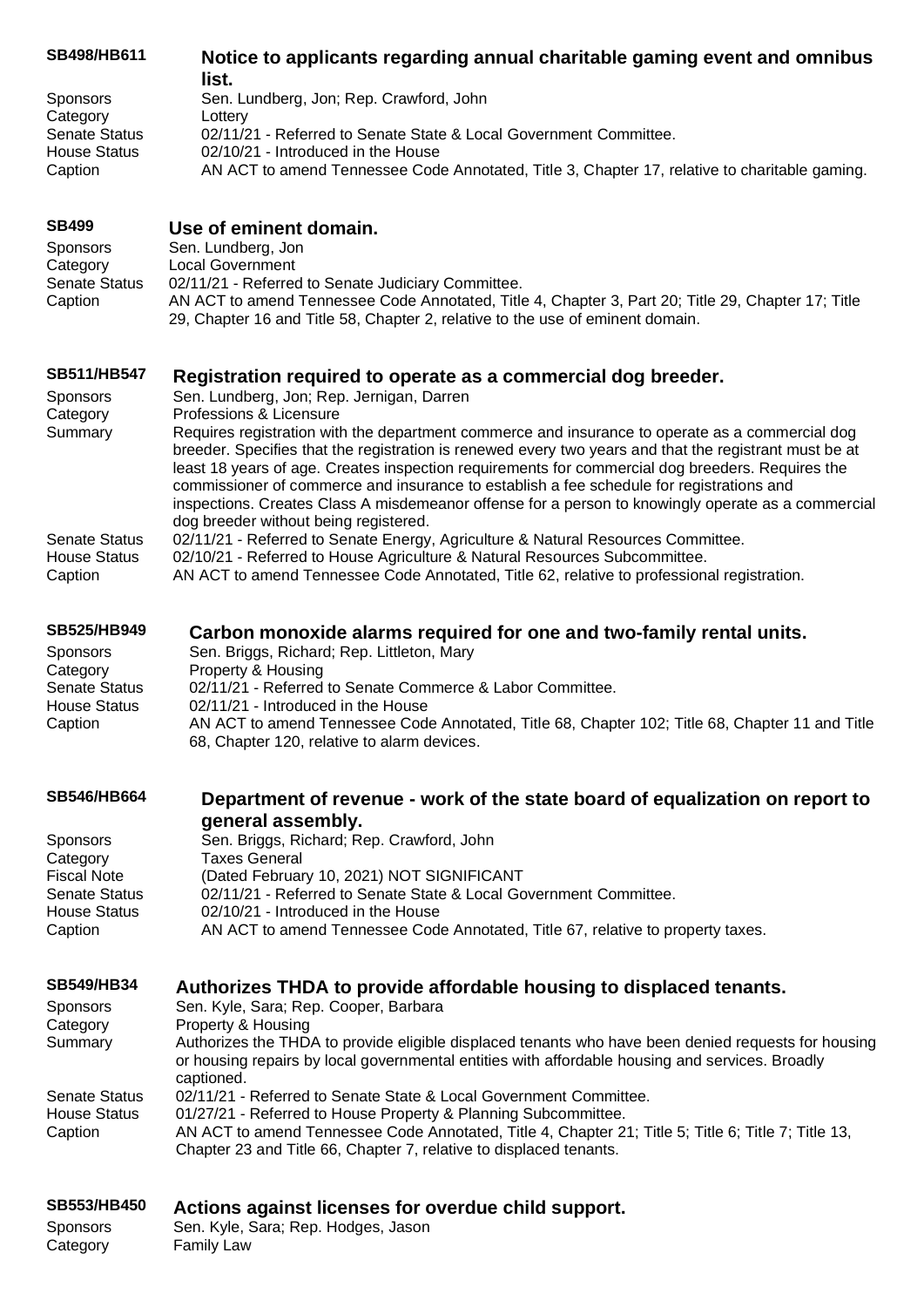Summary Removes authorization to revoke, deny, suspend, or restrict a person's driver license or professional license who has been certified by the department of human services to be in noncompliance with an order of child support if the person has paid any portion of the obligation or is making one or more installment payments toward a court-authorized payment plan. Allows person whose driver license or professional license has been previously restricted, suspended, or revoked for non-payment of child support to apply to the court having original jurisdiction over the child support proceeding. Requires the court to reinstate the person's license if the court finds the person to no longer be subject to the restriction, suspension. or revocation. Allows department or licensing authority to charge a reasonable fee to cover the administrative costs of reinstatement. Senate Status 02/11/21 - Referred to Senate Judiciary Committee. House Status 02/10/21 - Referred to House Children & Family Affairs Subcommittee. Caption AN ACT to amend Tennessee Code Annotated, Title 36; Title 55; Title 56 and Title 63, relative to actions against licenses for overdue child support. **[SB563/HB358](https://tls.mleesmith.com/2021-2022/pdf/SB0563.pdf) [Delinquent personal property taxes.](https://tls.mleesmith.com/2021-2022/pdf/SB0563.pdf)** Sponsors Sen. Bowling, Janice; Rep. Marsh, Pat Category Taxes Property Summary Allows the county trustee to proceed against delinquent taxpayers by retaining an agent to collect delinquent personal property taxes, interest, costs, and attorneys' fees. Fiscal Note (Dated January 27, 2021) Other Fiscal Impact The precise permissive increase in local government revenue cannot be determined due to multiple unknown factors. Senate Status 02/11/21 - Referred to Senate State & Local Government Committee. House Status 02/10/21 - Referred to House Property & Planning Subcommittee. Caption AN ACT to amend Tennessee Code Annotated, Title 67, Chapter 5, relative to delinquent personal property taxes. **[SB566/HB676](https://tls.mleesmith.com/2021-2022/pdf/SB0566.pdf) [Removes the dollar limits to the aggregate value of homestead exemptions.](https://tls.mleesmith.com/2021-2022/pdf/SB0566.pdf)** Sponsors Sen. Bowling, Janice; Rep. Hall, Mark Category Property & Housing Senate Status 02/11/21 - Referred to Senate State & Local Government Committee. House Status 02/10/21 - Introduced in the House Caption AN ACT to amend Tennessee Code Annotated, Title 26, Chapter 2, Part 3, relative to homestead exemptions. **[SB569/HB605](https://tls.mleesmith.com/2021-2022/pdf/SB0569.pdf) [Receiving of compensation for broker, affiliate broker, or other licensee.](https://tls.mleesmith.com/2021-2022/pdf/SB0569.pdf)** Sponsors Sen. Johnson, Jack; Rep. Lamberth, William Category Professions & Licensure Senate Status 02/11/21 - Referred to Senate Commerce & Labor Committee. House Status 02/10/21 - Introduced in the House Caption AN ACT to amend Tennessee Code Annotated, Title 48; Title 62 and Title 66, relative to compensation. **[SB576/HB856](https://tls.mleesmith.com/2021-2022/pdf/SB0576.pdf) Report on collection and remittance of [privilege taxes on occupancy of short](https://tls.mleesmith.com/2021-2022/pdf/SB0576.pdf)[term rentals.](https://tls.mleesmith.com/2021-2022/pdf/SB0576.pdf)** Sponsors Sen. Yager, Ken; Rep. Powers, Dennis Category Taxes Business Summary Requires department of revenue to report to the finance, ways and means committees of the house and the senate, state and local government committee of the senate, state government committee of the house, and local government committee of the house on the transition of the collection and

remittance of privilege taxes on occupancy of short-term rental units from the local to the state level. Broadly captioned.

Fiscal Note (Dated February 9, 2021) NOT SIGNIFICANT Senate Status 02/11/21 - Referred to Senate State & Local Government Committee. House Status 02/10/21 - Introduced in the House Caption AN ACT to amend Tennessee Code Annotated, Title 7, Chapter 4; Title 13, Chapter 7; Title 67, Chapter 5 and Title 67, Chapter 4, relative to the collection of privilege taxes on occupancy.

**[SB587/HB359](https://tls.mleesmith.com/2021-2022/pdf/SB0587.pdf) UAPA - [agency rule exempt from public hearing requirement.](https://tls.mleesmith.com/2021-2022/pdf/SB0587.pdf)** Sponsors Sen. Jackson, Ed; Rep. Lafferty, Justin Category Government Regulation Summary Creates exemptions from public hearing requirement for agencies rule. Authorizes a person to file suit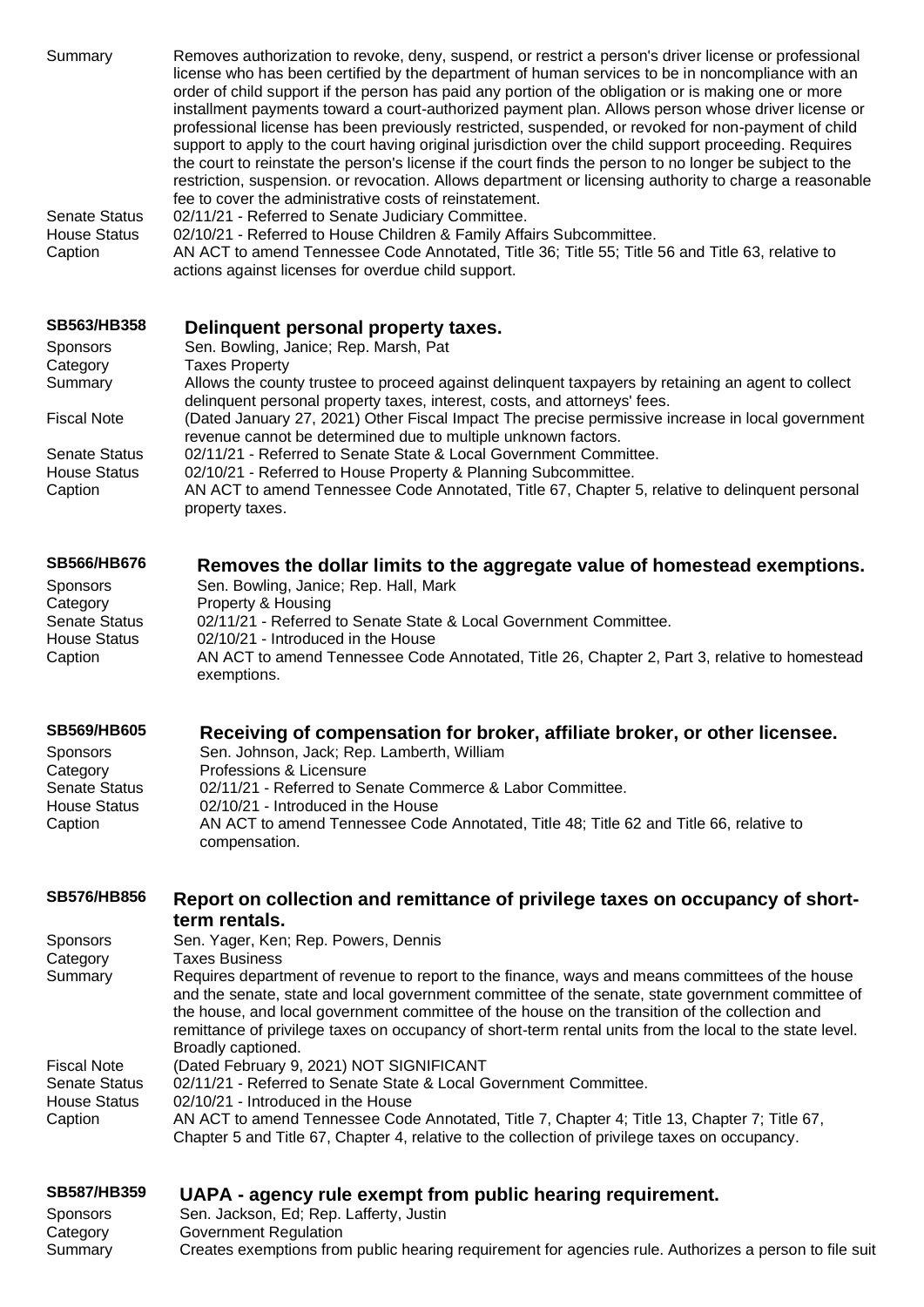| <b>Fiscal Note</b><br><b>Senate Status</b><br><b>House Status</b><br>Caption                                                | directly with chancery court to enjoin enforcement of a rule when the rule is not adopted in<br>compliance with this act.<br>(Dated January 26, 2021) NOT SIGNIFICANT<br>02/11/21 - Referred to Senate Government Operations Committee.<br>02/10/21 - Referred to House Government Operations Committee.<br>AN ACT to amend Tennessee Code Annotated, Title 4, Chapter 5, relative to administrative<br>procedure.                                                                                                                                                             |
|-----------------------------------------------------------------------------------------------------------------------------|--------------------------------------------------------------------------------------------------------------------------------------------------------------------------------------------------------------------------------------------------------------------------------------------------------------------------------------------------------------------------------------------------------------------------------------------------------------------------------------------------------------------------------------------------------------------------------|
| SB608/HB1011<br><b>Sponsors</b><br>Category<br><b>Fiscal Note</b><br><b>Senate Status</b><br><b>House Status</b><br>Caption | Extension for taxpayer to file a franchise and excise tax return.<br>Sen. Watson, Bo; Rep. Hicks, Gary<br><b>Taxes Business</b><br>(Dated February 9, 2021) NOT SIGNIFICANT<br>02/10/21 - Introduced in the Senate<br>02/11/21 - Introduced in the House<br>AN ACT to amend Tennessee Code Annotated, Title 67, relative to taxes.                                                                                                                                                                                                                                             |
| SB631/HB749                                                                                                                 | Conflict between a city and county regarding a building code or fire code                                                                                                                                                                                                                                                                                                                                                                                                                                                                                                      |
| <b>Sponsors</b><br>Category<br>Summary<br><b>Fiscal Note</b><br><b>Senate Status</b><br><b>House Status</b><br>Caption      | issue.<br>Sen. Bell, Mike; Rep. Boyd, Clark<br>Construction<br>Increases, from ten working days to 12 working days, the time within which, after receipt of a written<br>appeal, the state fire marshal's office must provide a decision in cases of conflict between a city and<br>county regarding a building or fire code issue. Broadly captioned.<br>(Dated February 11, 2021) NOT SIGNIFICANT<br>02/10/21 - Introduced in the Senate<br>02/10/21 - Introduced in the House<br>AN ACT to amend Tennessee Code Annotated, Title 68, Chapter 120, relative to construction. |
| <b>SB660</b><br>Sponsors<br>Category<br><b>Senate Status</b><br>Caption                                                     | <b>Tennessee Uniform Real Property Transfer on Death Act.</b><br>Sen. Massey, Becky<br><b>Estates &amp; Trusts</b><br>02/10/21 - Introduced in the Senate<br>AN ACT to amend Tennessee Code Annotated, Title 30; Title 31; Title 32; Title 35; Title 55; Title 66<br>and Section 67-4-409, relative to the automatic transfer of property upon death.                                                                                                                                                                                                                          |
| <b>SB664/HB720</b><br>Sponsors<br>Category<br><b>Senate Status</b><br><b>House Status</b><br>Caption                        | Authorizes a nonprofit organization to conduct a bingo game as its annual<br>event.<br>Sen. Gardenhire, Todd; Rep. Hakeem, Yusuf<br>Lottery<br>02/10/21 - Introduced in the Senate<br>02/10/21 - Introduced in the House<br>AN ACT to amend Tennessee Code Annotated, Title 3, Chapter 17, relative to charitable gaming.                                                                                                                                                                                                                                                      |
|                                                                                                                             |                                                                                                                                                                                                                                                                                                                                                                                                                                                                                                                                                                                |

**[SB678](https://tls.mleesmith.com/2021-2022/pdf/SB0678.pdf) [Tennessee Historic Revitalization Act.](https://tls.mleesmith.com/2021-2022/pdf/SB0678.pdf)** Sen. Lundberg, Jon Category Property & Housing<br>Senate Status 02/10/21 - Introduce Senate Status 02/10/21 - Introduced in the Senate<br>Caption AN ACT to amend Tennessee Code AN ACT to amend Tennessee Code Annotated, Title 4, Chapter 11, Part 1; Title 4, Chapter 17; Title 56, Chapter 4; Title 66 and Title 67, relative to tax credits for the rehabilitation of historic structures.

| <b>SB680/HB793</b> | Defines blighted property for purposes of redevelopment projects by housing                    |
|--------------------|------------------------------------------------------------------------------------------------|
|                    | authorities.                                                                                   |
| <b>Sponsors</b>    | Sen. Niceley, Frank; Rep. Carr, Dale                                                           |
| Category           | Property & Housing                                                                             |
| Senate Status      | 02/10/21 - Introduced in the Senate                                                            |
| House Status       | 02/10/21 - Introduced in the House                                                             |
| Caption            | AN ACT to amend Tennessee Code Annotated, Title 13, Chapter 20; Title 13, Chapter 21 and Title |
|                    | 29, Chapter 17, relative to housing authorities.                                               |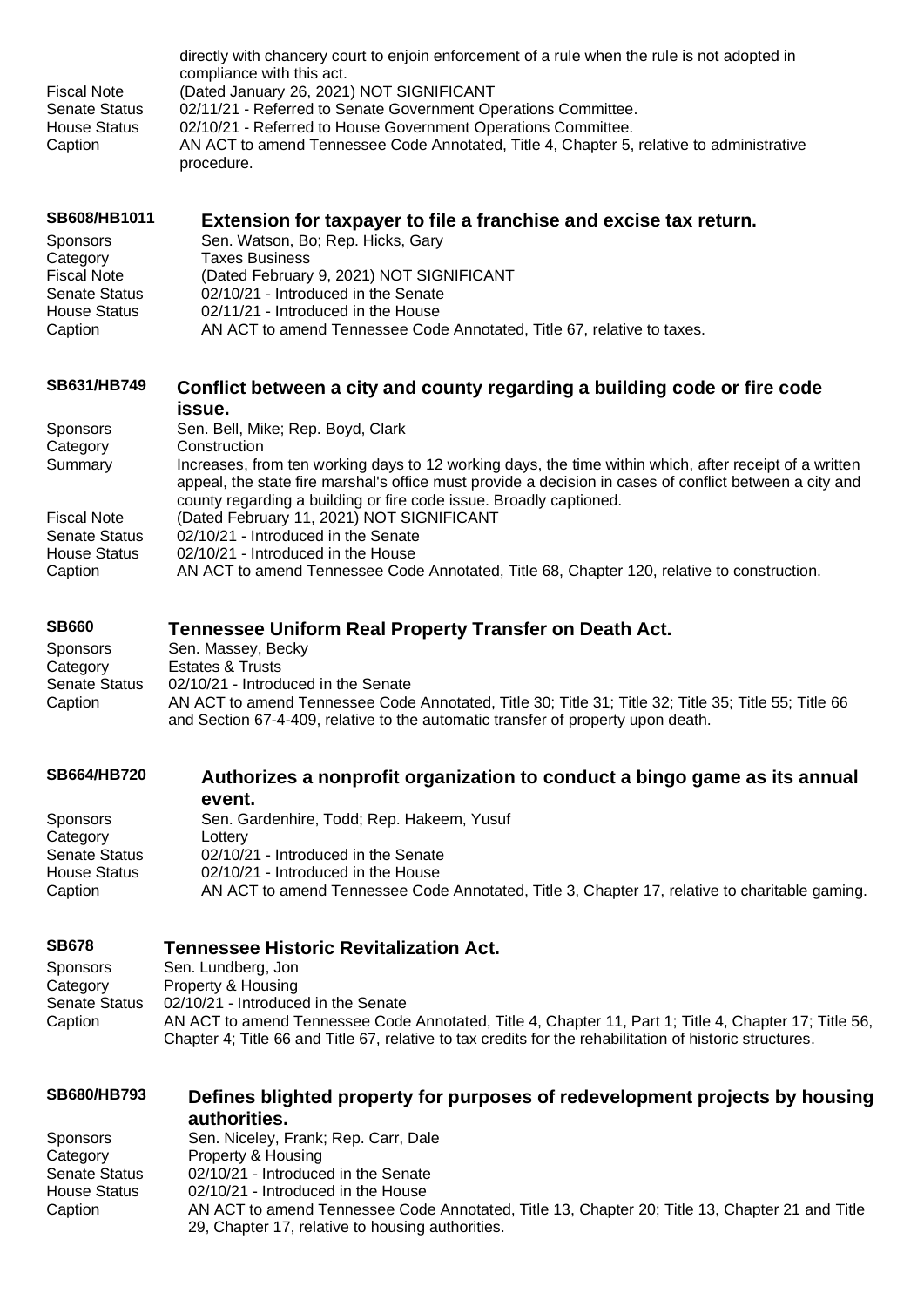| SB682/HB407<br>Sponsors                          | Selling of property prior to obtaining approval of final subdivision plat.<br>Sen. Kelsey, Brian; Rep. Helton, Esther<br>Property & Housing                                                                                                                                                                                                                                                                                                                                                                                                                                                                            |
|--------------------------------------------------|------------------------------------------------------------------------------------------------------------------------------------------------------------------------------------------------------------------------------------------------------------------------------------------------------------------------------------------------------------------------------------------------------------------------------------------------------------------------------------------------------------------------------------------------------------------------------------------------------------------------|
| Category<br>Summary                              | Permits an owner or agent of the owner of real property to, prior to closing on the property, agree or<br>negotiate to sell the property by reference to a subdivision plat before the final subdivision plat is<br>approved by the planning commission. Broadly captioned.                                                                                                                                                                                                                                                                                                                                            |
| <b>Fiscal Note</b><br><b>Senate Status</b>       | (Dated January 27, 2021) NOT SIGNIFICANT<br>02/10/21 - Introduced in the Senate                                                                                                                                                                                                                                                                                                                                                                                                                                                                                                                                        |
| <b>House Status</b><br>Caption                   | 02/10/21 - Referred to House Local Government Committee.<br>AN ACT to amend Tennessee Code Annotated, Title 13, Chapter 3; Title 13, Chapter 4 and Title 66,<br>relative to subdivision regulations.                                                                                                                                                                                                                                                                                                                                                                                                                   |
| <b>SB747/HB79</b>                                | UAPA - payment of expenses incurred during proceedings related to contested<br>cases.                                                                                                                                                                                                                                                                                                                                                                                                                                                                                                                                  |
| <b>Sponsors</b><br>Category                      | Sen. Johnson, Jack; Rep. Lamberth, William<br><b>Government Regulation</b>                                                                                                                                                                                                                                                                                                                                                                                                                                                                                                                                             |
| Summary                                          | Requires a party issued a notice of violation by an agency to prevail on the merits of all allegations in<br>the notice at the contested case hearing in order to recover reasonable costs from the agency.<br>Requires a hearing officer or administrative law judge to set forth in writing facts upon which certain<br>determinations are based. Requires parties seeking judicial review of certain agency decisions to cover<br>reasonable costs of the review, including costs for the time, travel, and lodging of the office of the<br>attorney general, court reporter and transcript costs, and court costs. |
| <b>Fiscal Note</b><br><b>Senate Status</b>       | (Dated January 7, 2021) NOT SIGNIFICANT<br>02/10/21 - Introduced in the Senate                                                                                                                                                                                                                                                                                                                                                                                                                                                                                                                                         |
| <b>House Status</b><br>Caption                   | 01/13/21 - Referred to House Government Operations Committee.<br>AN ACT to amend Tennessee Code Annotated, Section 4-5-325 and Section 63-1-144, relative to<br>payment of expenses incurred during proceedings related to contested cases.                                                                                                                                                                                                                                                                                                                                                                            |
| <b>SB761/HB93</b><br><b>Sponsors</b><br>Category | Filing of claims by bureau of TennCare against TennCare recipients' estates.<br>Sen. Johnson, Jack; Rep. Lamberth, William<br><b>Estates &amp; Trusts</b>                                                                                                                                                                                                                                                                                                                                                                                                                                                              |
| Summary                                          | Sets a time limit of within 12 months of a decedent's date of death on the filing of claims by the bureau<br>of TennCare against TennCare recipients' estates unless the bureau files a claim with the probate court<br>clerk or brings or revives suit within the later of 12 months from the decedent's date of death or four<br>months from the date when the bureau received the notice to creditors.                                                                                                                                                                                                              |
| Senate Status<br><b>House Status</b><br>Caption  | 02/10/21 - Introduced in the Senate<br>02/11/21 - Set for House Children & Family Affairs Subcommittee 02/17/21.<br>AN ACT to amend Tennessee Code Annotated, Section 30-2-310, relative to time limitations on filing                                                                                                                                                                                                                                                                                                                                                                                                 |
|                                                  | claims by the bureau of TennCare.                                                                                                                                                                                                                                                                                                                                                                                                                                                                                                                                                                                      |
| <b>SB771/HB780</b>                               | Makes changes affecting professional boards, including court reporters,<br>motor vehicle dealers, and barbers.                                                                                                                                                                                                                                                                                                                                                                                                                                                                                                         |
| Sponsors<br>Category                             | Sen. Johnson, Jack; Rep. Lamberth, William<br>Professions & Licensure                                                                                                                                                                                                                                                                                                                                                                                                                                                                                                                                                  |
| <b>Senate Status</b><br><b>House Status</b>      | 02/10/21 - Introduced in the Senate<br>02/10/21 - Introduced in the House                                                                                                                                                                                                                                                                                                                                                                                                                                                                                                                                              |
| Caption                                          | AN ACT to amend Tennessee Code Annotated, Title 4; Title 20; Title 47; Title 55; Title 56; Title 62<br>and Title 68, relative to regulated professions.                                                                                                                                                                                                                                                                                                                                                                                                                                                                |
| SB790/HB1144                                     | Incentives the TN board of energy and natural resources may adopt for<br>alternatives to discharges to surface waters.                                                                                                                                                                                                                                                                                                                                                                                                                                                                                                 |
| Sponsors<br>Category                             | Sen. Walley, Page; Rep. Grills, Rusty<br><b>Environment &amp; Nature</b>                                                                                                                                                                                                                                                                                                                                                                                                                                                                                                                                               |
| <b>Senate Status</b><br><b>House Status</b>      | 02/10/21 - Introduced in the Senate<br>02/10/21 - Filed for Introduction                                                                                                                                                                                                                                                                                                                                                                                                                                                                                                                                               |
| Caption                                          | AN ACT to amend Tennessee Code Annotated, Title 4; Title 7, Chapter 35; Title 65; Title 68 and<br>Title 69, relative to water quality.                                                                                                                                                                                                                                                                                                                                                                                                                                                                                 |
|                                                  |                                                                                                                                                                                                                                                                                                                                                                                                                                                                                                                                                                                                                        |

| <b>SB794/HB680</b> | Notice of foreclosure.           |
|--------------------|----------------------------------|
| Sponsors           | Sen. Rose, Paul; Rep. Carr, Dale |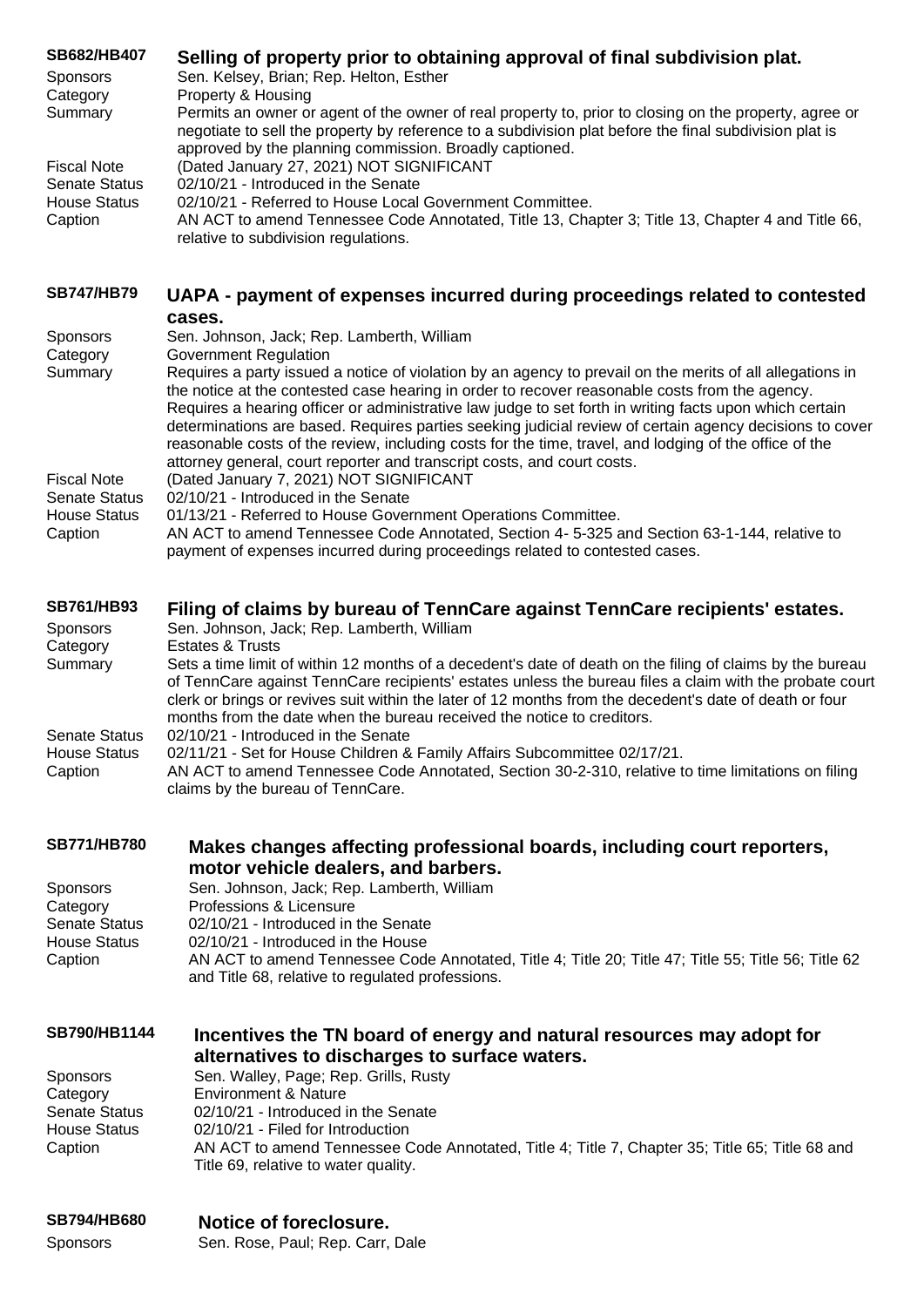Category Estates & Trusts Senate Status 02/10/21 - Introduced in the Senate House Status 02/10/21 - Introduced in the House Caption AN ACT to amend Tennessee Code Annotated, Title 35, Chapter 5, Part 1, relative to notice of foreclosure.

# **[SB814/HB593](https://tls.mleesmith.com/2021-2022/pdf/SB0814.pdf) [Tennessee Source of Income Protection and Fair Access to Housing Act.](https://tls.mleesmith.com/2021-2022/pdf/SB0814.pdf)**

Sponsors Sen. Yarbro, Jeff; Rep. Clemmons, John Category **Property & Housing** Fiscal Note (Dated February 9, 2021) NOT SIGNIFICANT Senate Status 02/10/21 - Introduced in the Senate House Status 02/10/21 - Introduced in the House Caption AN ACT to amend Tennessee Code Annotated, Title 66, Chapter 28, relative to housing.

# **[SB819/HB935](https://tls.mleesmith.com/2021-2022/pdf/SB0819.pdf) [Harassment of non-employee.](https://tls.mleesmith.com/2021-2022/pdf/SB0819.pdf)**

Category Labor Law

Sponsors Sen. Yarbro, Jeff; Rep. Freeman, Bob Senate Status 02/10/21 - Introduced in the Senate House Status 02/11/21 - Introduced in the House Caption AN ACT to amend Tennessee Code Annotated, Title 4 and Title 50, relative to harassment.

#### **[SB820/HB919](https://tls.mleesmith.com/2021-2022/pdf/SB0820.pdf) [Evictions during public health emergency related to COVID-19.](https://tls.mleesmith.com/2021-2022/pdf/SB0820.pdf)**

Sponsors Sen. Yarbro, Jeff; Rep. Parkinson, Antonio Category Property & Housing Senate Status 02/10/21 - Introduced in the Senate House Status 02/11/21 - Introduced in the House Caption AN ACT to amend Tennessee Code Annotated, Title 66, relative to landlords.

# **[SB826](https://tls.mleesmith.com/2021-2022/pdf/SB0826.pdf) [Right to Call for Help Act.](https://tls.mleesmith.com/2021-2022/pdf/SB0826.pdf)**

Sponsors Sen. Yarbro, Jeff Category **Property & Housing** Senate Status 02/10/21 - Introduced in the Senate Caption AN ACT to amend Tennessee Code Annotated, Title 66, relative to rental properties.

#### **[SB871/HB645](https://tls.mleesmith.com/2021-2022/pdf/SB0871.pdf) [Redefines "bed and breakfast establishment."](https://tls.mleesmith.com/2021-2022/pdf/SB0871.pdf)**

| Sen. Stevens, John; Rep. Faison, Jeremy                                                                                                                                         |
|---------------------------------------------------------------------------------------------------------------------------------------------------------------------------------|
| Property & Housing                                                                                                                                                              |
| (Dated February 9, 2021) NOT SIGNIFICANT                                                                                                                                        |
| 02/11/21 - Introduced in the Senate                                                                                                                                             |
| 02/10/21 - Introduced in the House                                                                                                                                              |
| AN ACT to amend Tennessee Code Annotated, Title 5; Title 6; Title 7; Title 13; Title 56; Title 62;<br>Title 66; Title 67 and Title 68, relative to the rental of real property. |
|                                                                                                                                                                                 |

# **[SB876/HB373](https://tls.mleesmith.com/2021-2022/pdf/SB0876.pdf) [Installation of monitoring devices on privately owned property.](https://tls.mleesmith.com/2021-2022/pdf/SB0876.pdf)**

| <b>Sponsors</b>      | Sen. Stevens, John; Rep. Casada, Glen                                                                     |
|----------------------|-----------------------------------------------------------------------------------------------------------|
| Category             | Environment & Nature                                                                                      |
| Summary              | Prohibits wildlife resources officers from entering private property to install monitoring device without |
|                      | a search warrant, order for electronic surveillance, or written permission of the landowner or lessee of  |
|                      | the property.                                                                                             |
| <b>Fiscal Note</b>   | (Dated February 5, 2021) NOT SIGNIFICANT                                                                  |
| <b>Senate Status</b> | 02/11/21 - Introduced in the Senate                                                                       |
| <b>House Status</b>  | 02/11/21 - Set for House Criminal Justice Subcommittee 02/17/21.                                          |
| Caption              | AN ACT to amend Tennessee Code Annotated, Title 70, relative to evidence.                                 |

# **[SB892/HB625](https://tls.mleesmith.com/2021-2022/pdf/SB0892.pdf) [Recordation tax on transfers related to entities.](https://tls.mleesmith.com/2021-2022/pdf/SB0892.pdf)**

| <b>Sponsors</b> | Sen. Stevens, John; Rep. Darby, Tandy |
|-----------------|---------------------------------------|
| Category        | <b>Taxes Business</b>                 |
| Senate Status   | 02/11/21 - Introduced in the Senate   |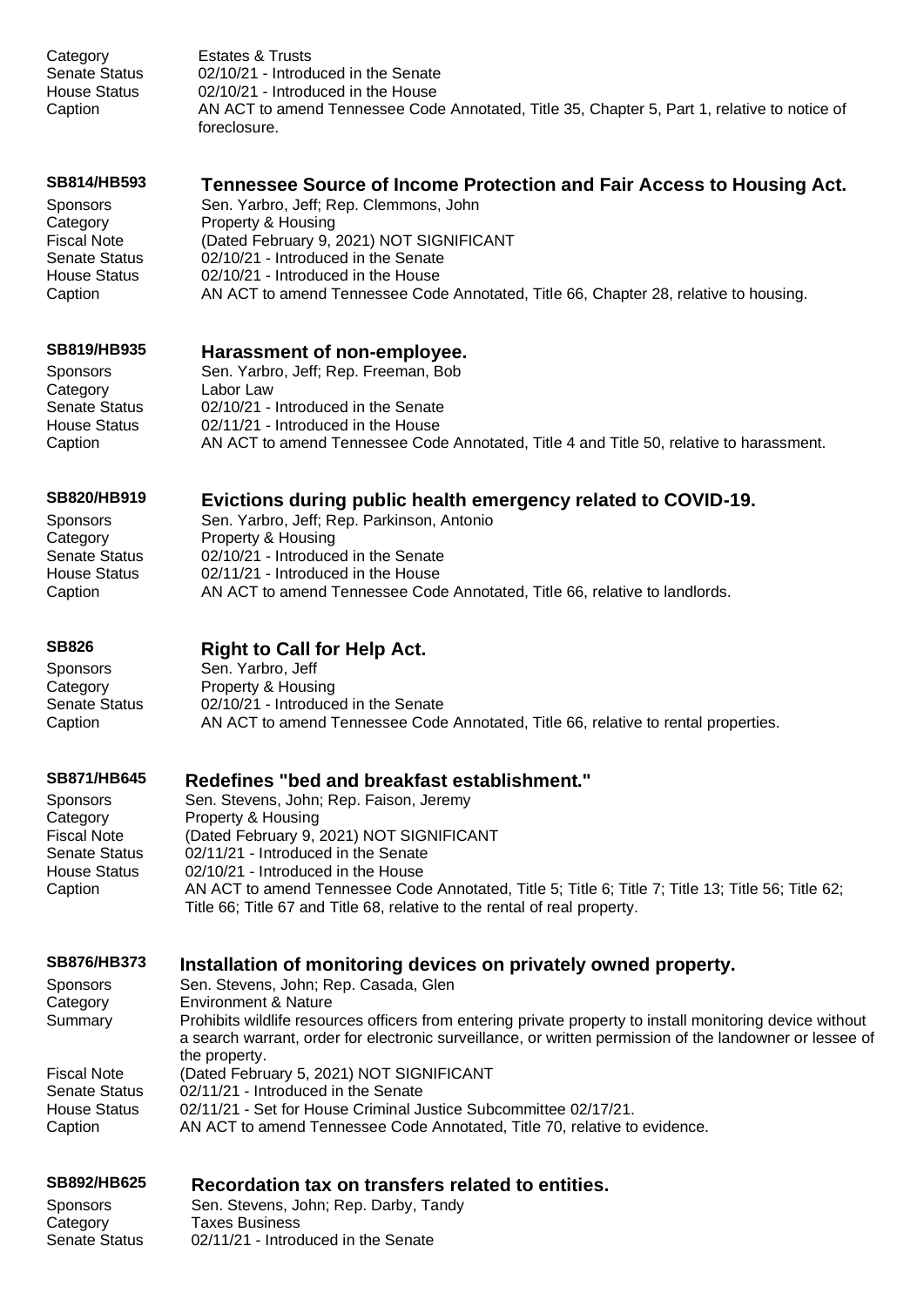House Status 02/10/21 - Introduced in the House Caption AN ACT to amend Tennessee Code Annotated, Title 67, Chapter 4, Part 4, relative to recordation tax on transfers related to entities.

| <b>SB895/HB716</b> | Enforcement of regulations in conflict with Uniform Residential Landlord and |
|--------------------|------------------------------------------------------------------------------|
|                    | Tenant Act.                                                                  |
|                    |                                                                              |

| <b>Sponsors</b>      | Sen. Stevens, John; Rep. Hurt, Chris                                                    |
|----------------------|-----------------------------------------------------------------------------------------|
| Category             | Property & Housing                                                                      |
| <b>Senate Status</b> | 02/11/21 - Introduced in the Senate                                                     |
| <b>House Status</b>  | 02/10/21 - Introduced in the House                                                      |
| Caption              | AN ACT to amend Tennessee Code Annotated, Title 66, Chapter 28, relative to the Uniform |
|                      | Residential Landlord and Tenant Act.                                                    |

#### **[SB899/HB510](https://tls.mleesmith.com/2021-2022/pdf/SB0899.pdf) [Innovation FastTrack Act.](https://tls.mleesmith.com/2021-2022/pdf/SB0899.pdf)**

| Sponsors<br>Category<br>Summary<br><b>Senate Status</b><br><b>House Status</b><br>Caption                                          | Sen. Stevens, John; Rep. Boyd, Clark<br><b>Commercial Law</b><br>Enacts the "Innovation FastTrack Act," which create the regulatory innovation sandbox program under<br>the department of commerce and insurance. Authorizes the commissioner, in administering the<br>program, to issue a regulatory innovation FastTrack to license a person to pilot test an innovation.<br>Defines "innovation" to mean the use or incorporation of a new or an emerging technology, or the re-<br>imagination of uses for an existing technology, to provide a product, service, business model, or<br>delivery mechanism to the public and that has no substantially comparable, widely available analogue<br>in this state outside the regulatory innovation sandbox. Specifies that a person may apply for a<br>regulatory innovation FastTrack by submitting an application to the department on a form prescribed<br>by the commissioner. Specifies requirements for application and authorizes the commissioner to<br>charge a fee for the application (13 pp).<br>02/11/21 - Introduced in the Senate<br>02/10/21 - Referred to House Business & Utilities Subcommittee.<br>AN ACT to amend Tennessee Code Annotated, Title 4; Title 56, Chapter 1; Title 62 and Title 63,<br>relative to innovations. |
|------------------------------------------------------------------------------------------------------------------------------------|----------------------------------------------------------------------------------------------------------------------------------------------------------------------------------------------------------------------------------------------------------------------------------------------------------------------------------------------------------------------------------------------------------------------------------------------------------------------------------------------------------------------------------------------------------------------------------------------------------------------------------------------------------------------------------------------------------------------------------------------------------------------------------------------------------------------------------------------------------------------------------------------------------------------------------------------------------------------------------------------------------------------------------------------------------------------------------------------------------------------------------------------------------------------------------------------------------------------------------------------------------------------------------------------------|
| SB981/HB690<br>Sponsors<br>Category<br><b>Senate Status</b><br><b>House Status</b><br>Caption                                      | Landlords to inspect vacated residential property for abandoned animals.<br>Sen. Campbell, Heidi; Rep. Beck, Bill<br>Property & Housing<br>02/11/21 - Introduced in the Senate<br>02/10/21 - Introduced in the House<br>AN ACT to amend Tennessee Code Annotated, Title 39, Chapter 14, Part 2 and Title 66, relative to<br>animals that are abandoned in vacated rental property.                                                                                                                                                                                                                                                                                                                                                                                                                                                                                                                                                                                                                                                                                                                                                                                                                                                                                                                 |
| <b>SB1020/HB703</b><br>Sponsors<br>Category<br><b>Senate Status</b><br><b>House Status</b><br>Caption                              | Time frame for respondent to file an answer to petition initiating a<br>condemnation proceeding.<br>Sen. Lundberg, Jon; Rep. Whitson, Sam<br><b>Local Government</b><br>02/11/21 - Introduced in the Senate<br>02/10/21 - Introduced in the House<br>AN ACT to amend Tennessee Code Annotated, Title 4, Chapter 3, Part 20; Title 29, Chapter 17;<br>Title 29, Chapter 16 and Title 58, Chapter 2, relative to the use of eminent domain.                                                                                                                                                                                                                                                                                                                                                                                                                                                                                                                                                                                                                                                                                                                                                                                                                                                          |
| <b>SB1033/HB732</b><br><b>Sponsors</b><br>Category<br><b>Fiscal Note</b><br><b>Senate Status</b><br><b>House Status</b><br>Caption | Electronic notifications required by Uniform Residential Landlord and Tenant<br>Act.<br>Sen. Massey, Becky; Rep. Rudd, Tim<br>Property & Housing<br>(Dated February 9, 2021) NOT SIGNIFICANT<br>02/11/21 - Introduced in the Senate<br>02/10/21 - Introduced in the House<br>AN ACT to amend Tennessee Code Annotated, Title 13; Title 45; Title 47; Title 48; Title 56 and                                                                                                                                                                                                                                                                                                                                                                                                                                                                                                                                                                                                                                                                                                                                                                                                                                                                                                                        |

Title 66, relative to real property.